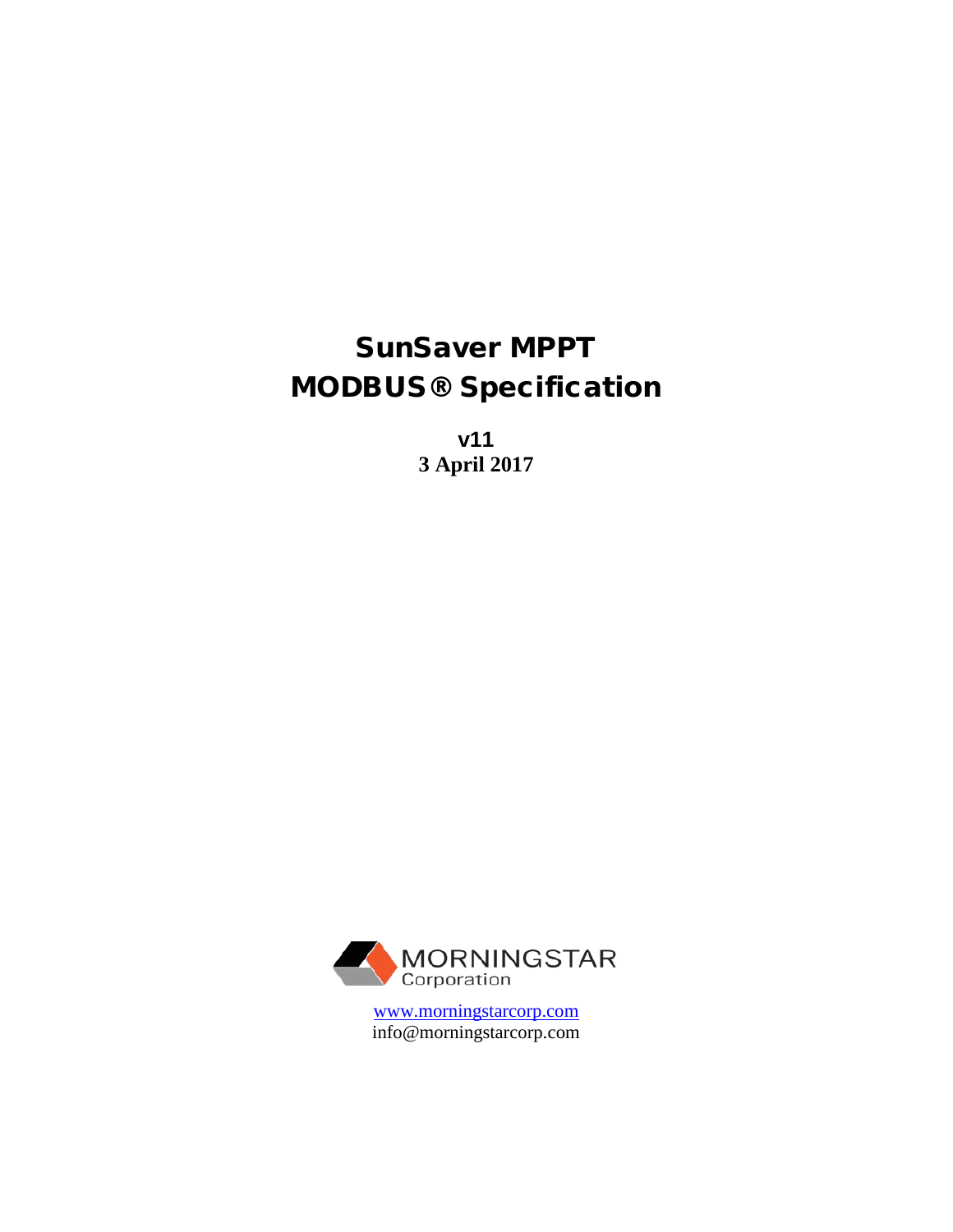# <span id="page-1-0"></span>**Contents**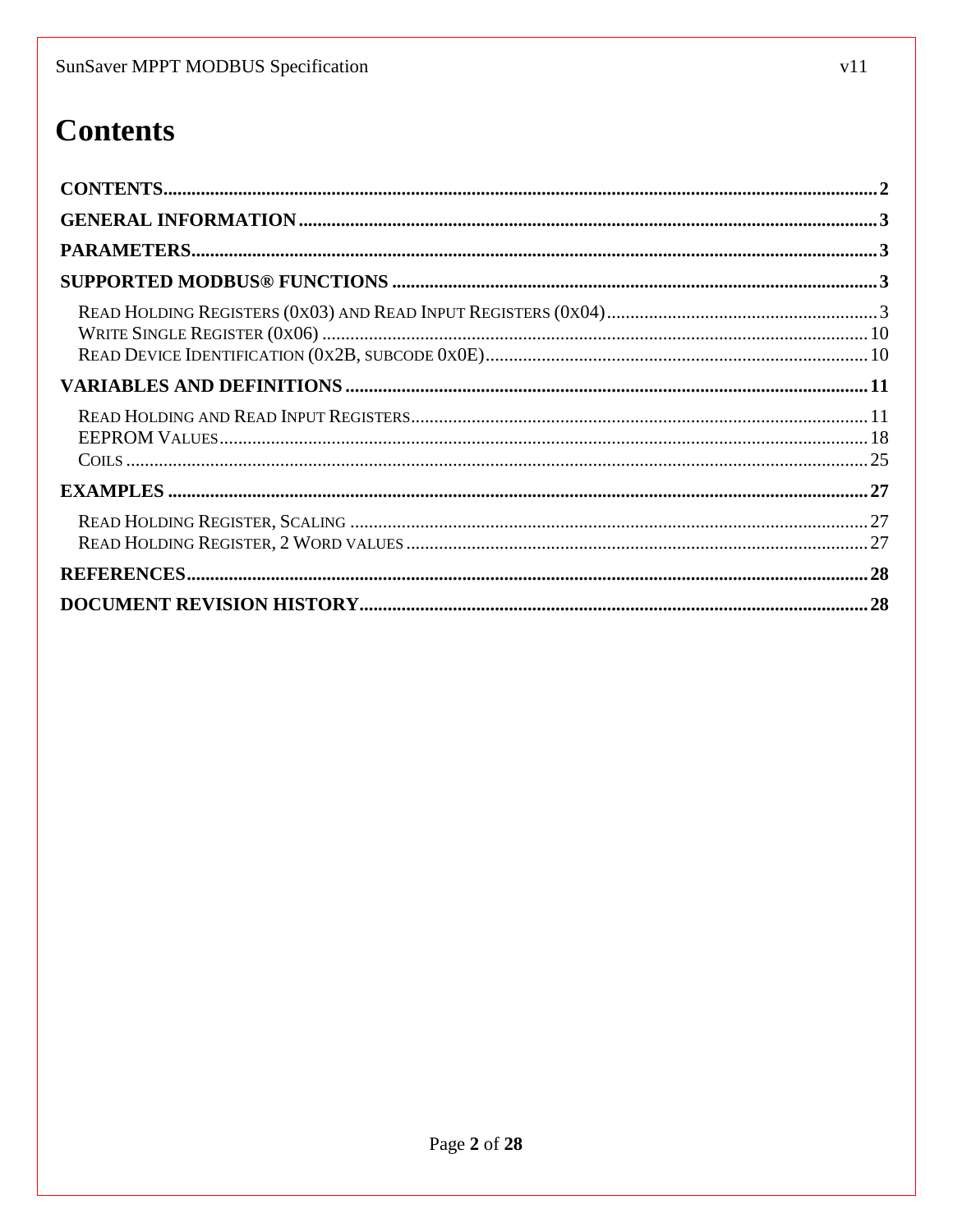# <span id="page-2-0"></span>**General Information**

The SunSaver MPPT supports the industry standard MODBUS**®** application protocol via its Meter RJ-11 interface. A *Meterbus to Serial Converter* (MSC) is required to adapt the Meter interface to an isolated RS-232 interface\*\*. This document assumes the user is familiar with the MODBUS**®** protocol and its terminology. Please refer to the documents listed in the [References](#page-27-0) section for more information.

\*\* The MSC adapter is a Morningstar accessory. Contact your dealer for more information.

#### **MODBUS® is a registered trademark of Modbus-IDA (www.modbus-ida.org)**

# <span id="page-2-1"></span>**Parameters**

The SunSaver MPPT supports RTU mode only. 16bit MODBUS**®** addresses (per the modbus.org spec) The serial communication parameters are

- BPS: 9600 baud
	- Parity: None
	- Data bits: 8
	- Stop bits: 2
	- Flow control: None

All addresses listed are for the request PDU. The SunSaver MPPT default server address: 0x01.

# <span id="page-2-2"></span>**Supported MODBUS**® **Functions**

## <span id="page-2-3"></span>*Read Holding Registers (0x03) and Read Input Registers (0x04)*

### **RAM**

| <b>PDU</b> | Logical | Variable name   | <b>Variable description</b>                                 | <b>Units</b> | <b>Scaling or</b>           |
|------------|---------|-----------------|-------------------------------------------------------------|--------------|-----------------------------|
| Addr       | Addr    |                 |                                                             |              | Range                       |
| 0x0008     | 9       | Adc vb f        | Battery voltage, filtered ( $\tau \approx 1$ s)             | V            | $n \cdot 100 \cdot 2^{-15}$ |
| 0x0009     | 10      | $Adc_{1}va_{f}$ | Array voltage, filtered ( $\tau \approx 1$ s)               | V            | $n \cdot 100 \cdot 2^{-15}$ |
| 0x000A     | 11      | $Adc$ $vl$ $f$  | Load voltage, filtered ( $\tau \approx 1$ s)                | V            | $n \cdot 100 \cdot 2^{-15}$ |
| 0x000B     | 12      | Adc ic f        | Charging current, filtered ( $\tau \approx 1$ s)            | A            | n.79.16.2<br>15             |
| 0x000C     | 13      | Adc il f        | Load current, filtered ( $\tau \approx 1$ s)                | A            | n.79.16.2<br>15             |
| 0x000D     | 14      | T hs            | Heatsink temperature                                        | $^{\circ}C$  | $-128$ to<br>$+127$         |
| 0x000E     | 15      | T batt          | Battery temperature (Either ambient or RTS if<br>connected) | $\rm ^{o}C$  | $-127$ to<br>$+127$         |
| 0x000F     | 16      | T amb           | Ambient temperature                                         | $\rm ^{o}C$  | $-127$ to<br>$+127$         |
| 0x0010     | 17      | T rts           | Remote battery temperature sensor $(0x80$ if not            | $\rm ^{o}C$  | $-127$ to                   |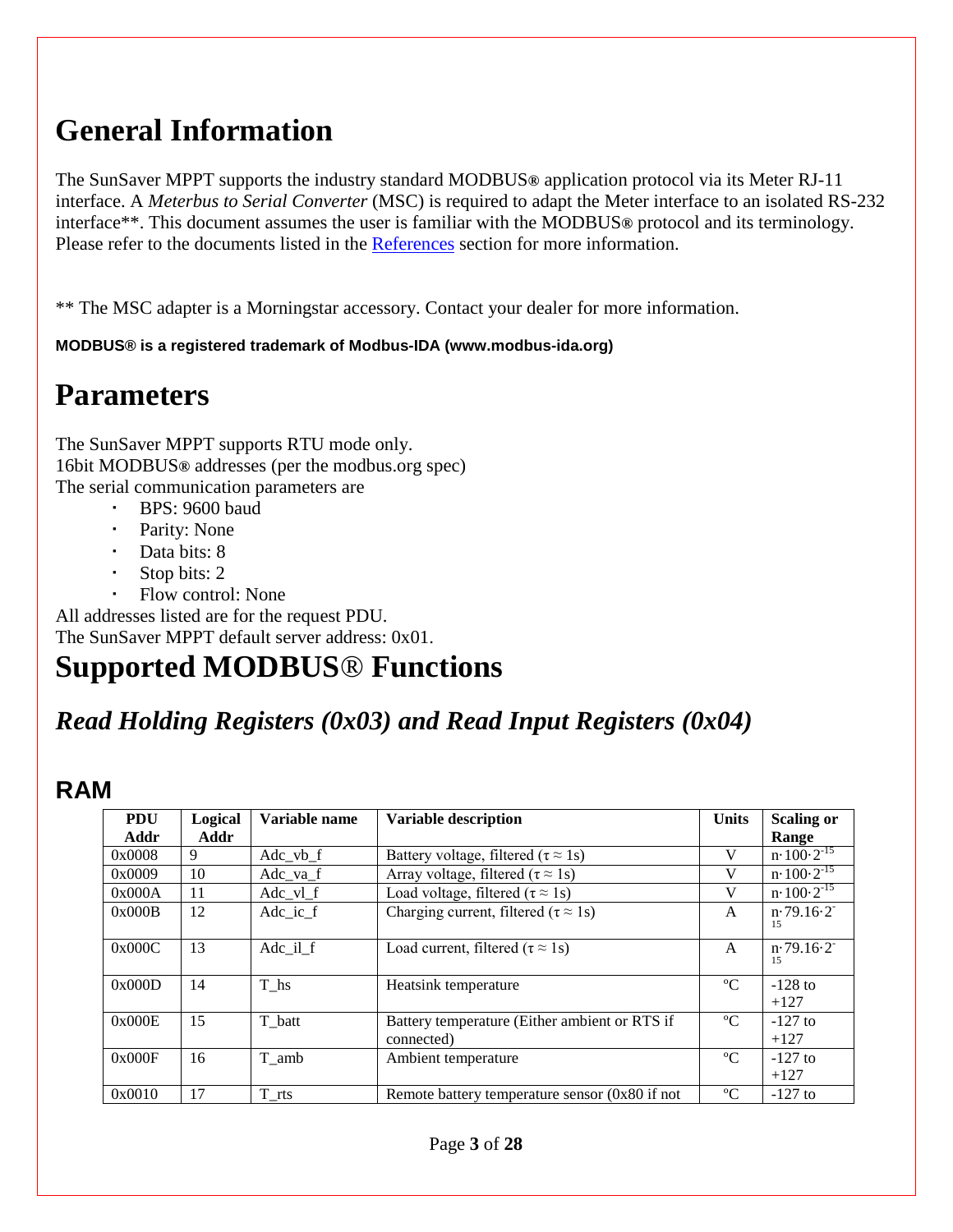|        |                 |                    | connected)                                                      |                              | $+127$                      |
|--------|-----------------|--------------------|-----------------------------------------------------------------|------------------------------|-----------------------------|
| 0x0011 | 18              | charge_state       | Charge state                                                    | $\overline{\phantom{a}}$     |                             |
| 0x0012 | 19              | array_fault        | Array fault bitfield                                            |                              |                             |
| 0x0013 | 20              | $\overline{Vb}$ _f | Battery voltage, slow filter ( $\tau \approx 25s$ )             | $\ensuremath{\mathsf{V}}$    | $n \cdot 100 \cdot 2^{-15}$ |
| 0x0014 | 21              | Vb_ref             | Battery regulator reference voltage                             | $\overline{\mathsf{V}}$      | n.96.667.2<br>15            |
| 0x0015 | 22              | Ahc_r_HI           | Ah charge resetable, HI word                                    | Ah                           | $n \cdot 0.1$               |
| 0x0016 | 23              | Ahc_r_LO           | Ah charge resetable, LO word                                    |                              |                             |
| 0x0017 | 24              | Ahc_t_HI           | Ah charge total, HI word                                        | Ah                           | $n \cdot 0.1$               |
| 0x0018 | $\overline{25}$ | Ahc_t_LO           | Ah charge total, LO word                                        |                              |                             |
| 0x0019 | $\overline{26}$ | kWhc               | kWh charge (resetable?)                                         | kWh                          | $n \cdot 0.1$               |
| 0x001A | $\overline{27}$ | load_state         | Load state                                                      | $\frac{1}{2}$                |                             |
| 0x001B | $\overline{28}$ | load_fault         | Load fault bitfield                                             | -                            |                             |
| 0x001C | $\overline{29}$ | V_lvd              | load current compensated LVD voltage                            | V                            | $n \cdot 100 \cdot 2^{-15}$ |
| 0x001D | $\overline{30}$ | Ahl_r_HI           | Ah load resetable, HI word                                      | Ah                           | $n \cdot 0.1$               |
| 0x001E | $\overline{31}$ | Ahl_r_LO           | Ah load resetable, LO word                                      |                              |                             |
| 0x001F | $\overline{32}$ | $AhL_t_HI$         | Ah load total, HI word                                          | Ah                           | $n \cdot 0.1$               |
| 0x0020 | $\overline{33}$ | Ahl_t_LO           | Ah load total, LO word                                          |                              |                             |
| 0x0021 | $\overline{34}$ | hourmeter_HI       | hourmeter, HI word                                              | $\boldsymbol{\mathrm{h}}$    | 0 to $\sqrt{(2^{24}-1)}$    |
| 0x0022 | $\overline{35}$ | hourmeter_LO       | hourmeter, LO word                                              | $\qquad \qquad \blacksquare$ |                             |
| 0x0023 | $\overline{36}$ | alarm_HI           | alarm bitfield - HI word                                        | $\overline{\phantom{a}}$     |                             |
| 0x0024 | $\overline{37}$ | alarm LO           | alarm bitfield - LO word                                        | $\qquad \qquad \blacksquare$ |                             |
| 0x0025 | 38              | dip_switch         | dip switch settings at power on<br>switch $[18]$ in bits $[07]$ | $\overline{\phantom{a}}$     |                             |
| 0x0026 | 39              | led_state          | <b>SOC LED</b> state                                            |                              |                             |
| 0x0027 | 40              | Power_out          | Charge output power                                             | W                            | n.989.5.2                   |
|        |                 |                    |                                                                 |                              | 16                          |
| 0x0028 | 41              | Sweep_Vmp          | Array Vmp found during sweep                                    | $\mathbf V$                  | $n \cdot 100 \cdot 2^{-15}$ |
| 0x0029 | 42              | Sweep_Pmax         | Arrap Pmax(output) found during sweep                           | W                            | n.989.5.2<br>16             |
| 0x002A | 43              | Sweep_Voc          | Array Voc found during sweep                                    | $\mathbf V$                  | $n \cdot 100 \cdot 2^{-15}$ |
| 0x002B | 44              | Vb_min_daily       | Vb minimum voltage - daily                                      | $\overline{\mathsf{V}}$      | $n \cdot 100 \cdot 2^{-15}$ |
| 0x002C | 45              | Vb_max_daily       | Vb maximum voltage - daily                                      | $\overline{\mathbf{V}}$      | $n \cdot 100 \cdot 2^{-15}$ |
| 0x002D | 46              | Ahc_daily          | Ah charge - daily                                               | Ah                           | $n \cdot 0.1$               |
| 0x002E | 47              | Ahl_daily          | Ah load - daily                                                 | Ah                           | $n \cdot 0.1$               |
| 0x002F | 48              | array_fault_daily  | Array fault bitfield - daily                                    |                              |                             |
| 0x0030 | 49              | load_fault_daily   | Load fault bitfield - daily                                     | -                            |                             |
| 0x0031 | $\overline{50}$ | alarm_HI_daily     | alarm bitfield - daily, HI word                                 | ۰                            |                             |
| 0x0032 | 51              | alarm LO daily     | alarm bitfield - daily, LO word                                 |                              |                             |
| 0x0033 | 52              | $vb_{min}$         | minimum battery voltage                                         | $\ensuremath{\mathsf{V}}$    | $n \cdot 100 \cdot 2^{-15}$ |
| 0x0034 | 53              | vb_max             | maximum battery voltage                                         | $\mathbf V$                  | $n \cdot 100 \cdot 2^{-15}$ |
| 0x0038 | 57              | lighting_should_   | In lighting mode, if non-zero, the light output                 | $\qquad \qquad \blacksquare$ |                             |
|        |                 | be_on              | should be on (independent of LVD, etc.). (v08                   |                              |                             |
|        |                 |                    | and later code)                                                 |                              |                             |
| 0x0039 | 58              | va_ref_fixed       | fixed Vmp if set (overrides % if both set)                      | $\mathbf V$                  | $n \cdot 100 \cdot 2^{-15}$ |
| 0x003A | 59              | va_ref_fixed_pct   | $Vmp = % of Voc$ if set (0 or 0xff disables)                    | $\%$                         | $n*100*2-8$                 |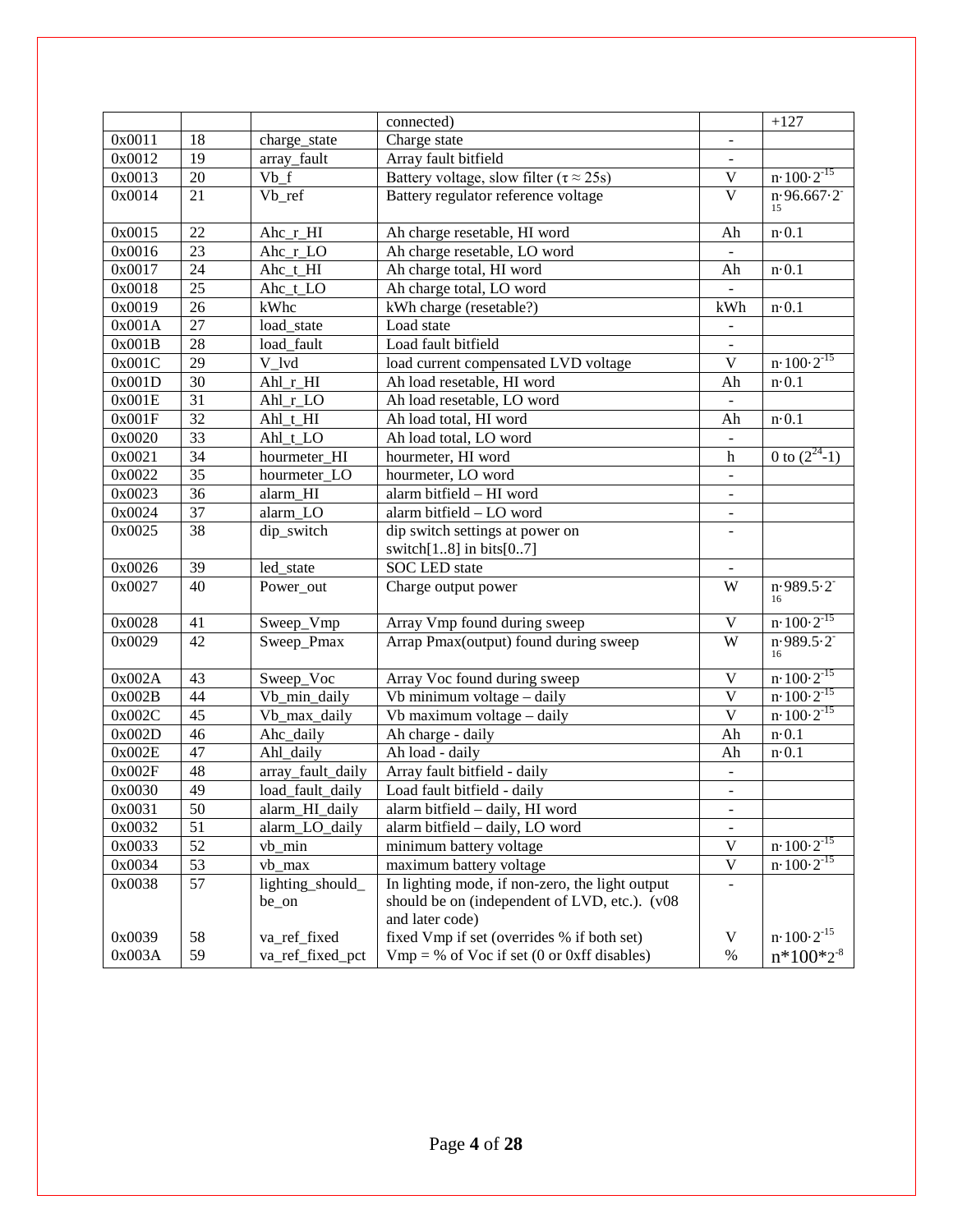# **Read Coils (0x01), Read Discrete Inputs (0x02), Write Single Coil (0x05)**

| <b>PDU</b> | Logical   | <b>Variable description</b>                                                       |
|------------|-----------|-----------------------------------------------------------------------------------|
| Addr       | Addr      |                                                                                   |
| 0x0000     |           | Equalize triggered                                                                |
| 0x0001     | 2         | Load disconnect (1 will force load into a disconnect state)                       |
| 0x0002     | 3         | Charge disconnect (1 will force charger into a disconnect state)                  |
|            | $4 - 16$  | reserved                                                                          |
| 0x0010     | 17        | Clear Ah resetable (set only, will always read 0)                                 |
| 0x0011     | 18        | Clear Ah total (set only, will always read 0)                                     |
| 0x0012     | 19        | Clear kWh (set only, will always read 0)                                          |
| 0x0013     | 20        | reserved                                                                          |
| 0x0014     | 21        | reserved                                                                          |
| 0x0015     | 22        | reserved                                                                          |
| 0x0016     | 23        | Force EEPROM update (set only, will always read 0)                                |
| $0x0018 -$ | $25 - 26$ | reserved                                                                          |
| 0x0019     |           |                                                                                   |
| 0x0020     | 27        | When lighting mode is enabled, turns on lighting output for 10 minutes (set only, |
|            |           | will always read 0).                                                              |
|            | 27-254    | reserved                                                                          |
| 0x00FF     | 256       | Reset control (respond and then reset?)                                           |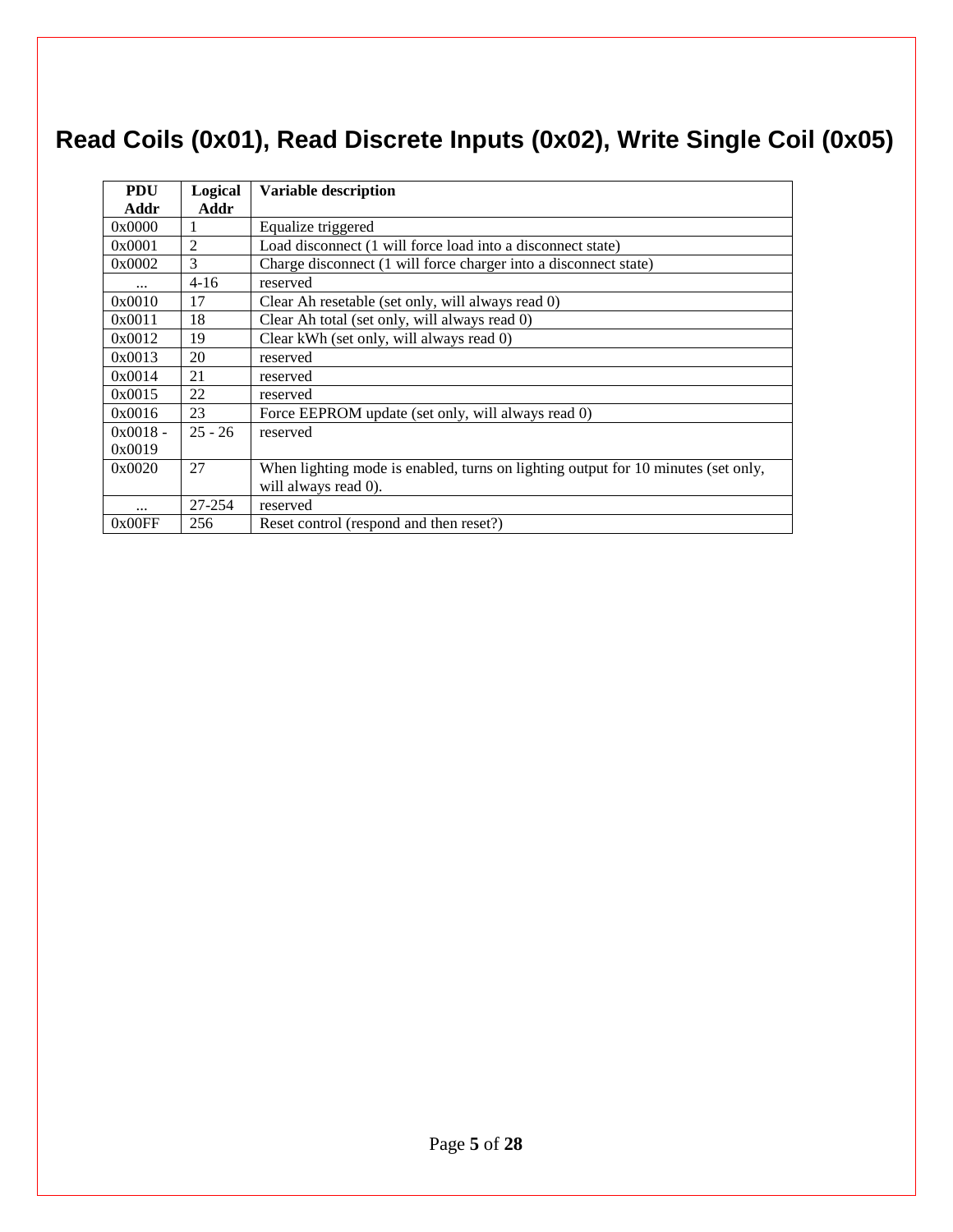# **EEPROM**

| <b>PDU</b><br><b>Addr</b> | Logical<br><b>Addr</b> | Variable name<br><b>Variable description</b> |                                                                | <b>Units</b>             | <b>Scaling or</b><br>Range  |
|---------------------------|------------------------|----------------------------------------------|----------------------------------------------------------------|--------------------------|-----------------------------|
|                           |                        |                                              | <b>Charge settings (bank 1)</b>                                |                          |                             |
| 0xE000                    | 57345                  | $EV_{reg}$                                   | Regulation voltage @ 25°C                                      | $\mathbf V$              | $n \cdot 100 \cdot 2^{-15}$ |
| 0xE001                    | 57346                  | EV_float                                     | Float voltage @ 25°C                                           | $\overline{\mathbf{V}}$  | $n \cdot 100 \cdot 2^{-15}$ |
|                           |                        |                                              | Set to zero to disable float                                   |                          |                             |
| 0xE002                    | 57347                  | Et_float                                     | time before entering float                                     | $\bf S$                  | $0-(2^{16}-1)$              |
| 0xE003                    | 57348                  | Et_floatlb                                   | time before entering float due to low battery                  | ${\bf S}$                | $0-(2^{16}-1)$              |
| 0xE004                    | 57349                  | EV_floatlb_trip                              | Voltage that triggers low battery float time                   | $\mathbf V$              | $n \cdot 100 \cdot 2^{-15}$ |
| 0xE005                    | 57350                  | EV_float_cancel                              | Voltage that cancels float                                     | $\overline{\mathsf{V}}$  | $n \cdot 100 \cdot 2^{-15}$ |
| 0xE006                    | 57351                  | Et_float_exit_cum                            | time before exiting float                                      | ${\bf S}$                | $0-(2^{16}-1)$              |
| 0xE007                    | 57352                  | $EV_{eq}$                                    | Equalize voltage @ 25°C                                        | $\overline{\mathbf{V}}$  | $n \cdot 100 \cdot 2^{-15}$ |
|                           |                        |                                              | Set to zero to disable equalize                                |                          |                             |
| 0xE008                    | 57353                  | Et_eqcalendar                                | days between eq cycles                                         | days                     | $0 - 255$                   |
| 0xE009                    | 57354                  | Et_eq_above                                  | equalize time limit above Vreg                                 | ${\bf S}$                | $0-(2^{16}-1)$              |
| 0xE00A                    | 57355                  | Et_eq_reg                                    | equalize time limit at Veq                                     | ${\bf S}$                | $0-(2^{16}-1)$              |
| 0xE00B                    | 57356                  |                                              | not used                                                       |                          |                             |
| 0xE00C                    | 57357                  |                                              | not used                                                       |                          |                             |
|                           |                        |                                              | <b>Charge settings (bank 2)</b>                                |                          |                             |
| 0xE00D                    | 57558                  | $EV_{reg2}$                                  | Regulation voltage @ 25°C                                      | $\mathbf V$              | $n \cdot 100 \cdot 2^{-15}$ |
| 0xE00E                    | 57359                  | EV_float2                                    | Float voltage @ 25°C                                           | $\overline{V}$           | $n \cdot 100 \cdot 2^{-15}$ |
|                           |                        |                                              | Set to zero to disable float                                   |                          |                             |
| 0xE00F                    | 57360                  | Et_float2                                    | time before entering float                                     | ${\bf S}$                | $0-(2^{16}-1)$              |
| 0xE010                    | 57361                  | Et_floatlb2                                  | time before entering float due to low battery                  | $\bf S$                  | $0-(2^{16}-1)$              |
| 0xE011                    | 57362                  | EV_floatlb_trip2                             | Voltage that triggers low battery float time                   | $\overline{\mathsf{V}}$  | $n \cdot 100 \cdot 2^{-15}$ |
| 0xE012                    | 57363                  | EV_float_cancel2                             | Voltage that cancels float                                     | $\overline{\mathsf{V}}$  | $n \cdot 100 \cdot 2^{-15}$ |
| 0xE013                    | 57364                  | Et_float_exit_cum2                           |                                                                | $\mathbf{s}$             | $0-(2^{16}-1)$              |
| 0xE014                    | 57365                  | $EV_eq2$                                     | Equalize voltage @ 25°C                                        | $\overline{\mathsf{V}}$  | $n \cdot 100 \cdot 2^{-15}$ |
|                           |                        |                                              | Set to zero to disable equalize                                |                          |                             |
| 0xE015                    | 57366                  | Et_eqcalendar2                               | days between eq cycles                                         | days                     | $0 - 255$                   |
| 0xE016                    | 57367                  | Et_eq_above2                                 | equalize time limit above Vreg                                 | ${\bf S}$                | $0-(2^{16}-1)$              |
| 0xE017                    | 57368                  | Et_eq_reg2                                   | equalize time limit at Veq                                     | ${\bf S}$                | $0-(2^{16}-1)$              |
| 0xE018                    | 57369                  |                                              | not used                                                       |                          |                             |
| 0xE019                    | 57370                  |                                              | not used                                                       |                          |                             |
|                           |                        |                                              | <b>Charge settings (shared)</b>                                |                          |                             |
| 0xE01A                    | 57371                  | EV_tempcomp                                  | LSB only (note $2^{-16}$ scaling, negative sign is<br>assumed) | V                        | $n \cdot 100 \cdot 2^{-16}$ |
| 0xE01B                    | 57372                  | EV_hvd                                       | High Voltage Disconnect @ 25°C<br>Set to zero to disable HVD   | $\mathbf V$              | $n \cdot 100 \cdot 2^{-15}$ |
| 0xE01C                    | 57373                  | EV hvr                                       | <b>High Voltage Reconnect</b>                                  | $\overline{\mathbf{V}}$  | $n \cdot 100 \cdot 2^{-15}$ |
| 0xE01D                    | 57374                  | Evb_ref_lim                                  | Maximum charge reference (0 disables)                          | $\overline{\mathbf{V}}$  | $n \cdot 100 \cdot 2^{-15}$ |
| 0xE01E                    | 57375                  | ETb_max                                      | Max battery temp compensation limit                            | $\overline{C}$           | $-128$ to $+127$            |
| 0xE01F                    | 57376                  | ETb_min                                      | Min battery temp compensation limit                            | $\overline{C}$           | $-128$ to $+127$            |
| 0xE020                    | 57377                  |                                              | not used                                                       |                          |                             |
| 0xE021                    | 57378                  |                                              | not used                                                       | $\overline{\phantom{a}}$ |                             |
|                           |                        |                                              | <b>Load settings</b>                                           |                          |                             |
| 0xE022                    | 57379                  | EV_lvd                                       | Low Voltage Disconnect                                         | $\mathbf V$              | $n \cdot 100 \cdot 2^{-15}$ |
| 0xE023                    | 57380                  | $EV_lvr$                                     | Low Voltage Reconnect                                          | $\overline{\mathbf{V}}$  | $n \cdot 100 \cdot 2^{-15}$ |
| 0xE024                    | 57381                  | EV_lhvd                                      | Load High Voltage Disconnect                                   | $\overline{\mathbf{V}}$  | $n \cdot 100 \cdot 2^{-15}$ |
|                           |                        |                                              | Set to zero to disable HVD                                     |                          |                             |
| 0xE025                    | 57382                  | EV_lhvr                                      | Load High Voltage Reconnect                                    | $\mathbf V$              | $n \cdot 100 \cdot 2^{-15}$ |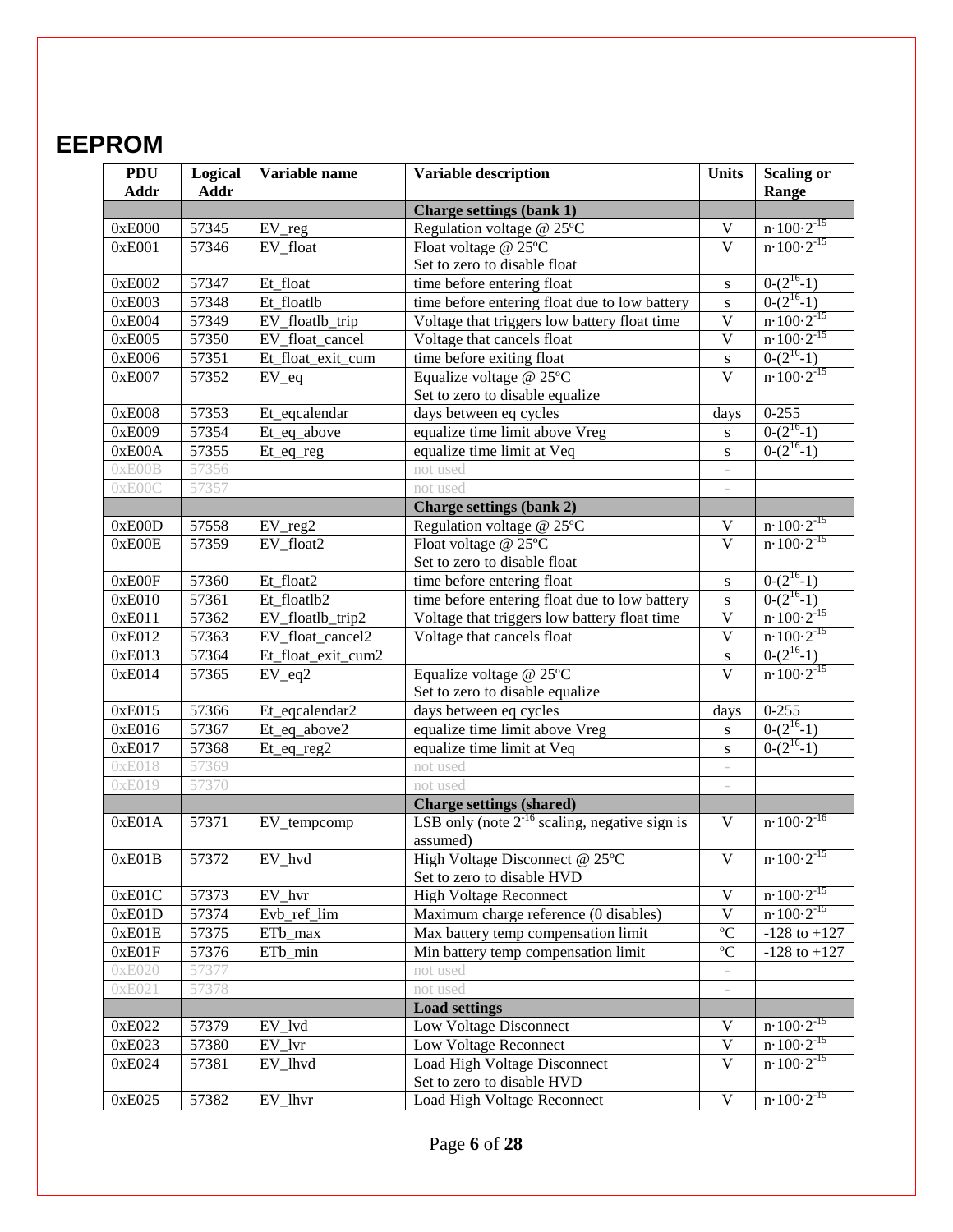| 0xE026 | 57383 | ER_icomp            | LVD Load current compensation                | $\Omega$                 | $n \cdot 1.\overline{263 \cdot 2^{-16}}$                   |
|--------|-------|---------------------|----------------------------------------------|--------------------------|------------------------------------------------------------|
| 0xE027 | 57384 | Et_lvd_warn         | LVD warning timeout                          | S                        | $n*0.1$                                                    |
|        |       |                     | <b>Misc settings</b>                         |                          |                                                            |
| 0xE030 | 57393 | $EV\_soc\_y2g$      | LED yellow to green limit                    | $\mathbf V$              | $n \cdot 100 \cdot 2^{-15}$                                |
| 0xE031 | 57394 | EV_soc_g2y          | LED green to yellow limit                    | $\mathbf V$              | $n \cdot 100 \cdot 2^{-15}$                                |
| 0xE032 | 57395 | $EV\_soc\_y2r0$     | LED yellow to blinking red                   | $\overline{\mathsf{V}}$  | $n \cdot 100 \cdot 2^{-15}$                                |
| 0xE033 | 57396 | EV_soc_r2y          | LED red to yellow limit                      | $\mathbf V$              | $n \cdot 100 \cdot 2^{-15}$                                |
| 0xE034 | 57397 | Emodbus id          | Modbus ID                                    | $\overline{a}$           | $1 - 247$                                                  |
| 0xE035 | 57398 | Emeter id           | meter bus ID                                 | -                        | $1 - 15$                                                   |
|        |       |                     | <b>MPPT Settings</b>                         |                          |                                                            |
| 0xE036 | 57399 | EVa_ref_fixed       | fixed Vmp if set (overrides % if both set)   | $\bar{V}$                | $n \cdot 100 \cdot 2^{-15}$                                |
| 0xE037 | 57400 | EVa ref fixed pct   | $Vmp = % of Voc$ if set (0 or 0xff disables) | $\%$                     | $n \cdot 100 \cdot 2^{-8}$                                 |
| 0xE038 | 57401 | Eic lim             | Charge current limit (into battery)          | $\mathbf{A}$             | $n \cdot 79.16 \cdot 2^{-15}$                              |
| 0xE039 | 57402 |                     | not used                                     |                          |                                                            |
| 0xE03A | 57403 |                     | not used                                     |                          |                                                            |
|        |       |                     | <b>Read only section</b>                     |                          |                                                            |
|        |       |                     |                                              |                          |                                                            |
| 0xE040 | 57409 | Ehourmeter LO       | hourmeter                                    | h                        | 0 to $(2^{24}-1)$                                          |
| 0xE041 | 57410 | Ehourmeter HI       |                                              |                          |                                                            |
| 0xE042 | 57411 | EAhl r LO           | Ah load resetable                            | Ah                       | $n \cdot 0.1$                                              |
| 0xE043 | 57412 | EAhl_r_HI           |                                              |                          |                                                            |
| 0xE044 | 57413 | EAhl_t_LO           | Ah load total                                | Ah                       | $n \cdot 0.1$                                              |
| 0xE045 | 57414 | EAhl t HI           |                                              | -                        |                                                            |
| 0xE046 | 57415 | EAhc_r_LO           | Ah charge resetable                          | Ah                       | $n \cdot 0.1$                                              |
| 0xE047 | 57416 | EAhc_r_HI           |                                              |                          |                                                            |
| 0xE048 | 57417 | EAhc t LO           | Ah charge total                              | Ah                       | $n \cdot 0.1$                                              |
| 0xE049 | 57418 | EAhc_t_HI           |                                              | $\overline{\phantom{0}}$ |                                                            |
| 0xE04A | 57419 | EkWhc               | kWhc (resetable?)                            | kWh                      | $n \cdot 0.1$                                              |
| 0xE04B | 57420 | EV <sub>b</sub> min | Vb minimum                                   | $\mathbf V$              |                                                            |
| 0xE04C | 57421 | EV <sub>b</sub> max | Vb maximum                                   | $\overline{\mathbf{V}}$  | $n \cdot 100 \cdot 2^{-15}$<br>$n \cdot 100 \cdot 2^{-15}$ |
| 0xE04D | 57422 | EVa_max             | Va maximum                                   | $\overline{\mathsf{V}}$  | $n \cdot 100 \cdot 2^{-15}$                                |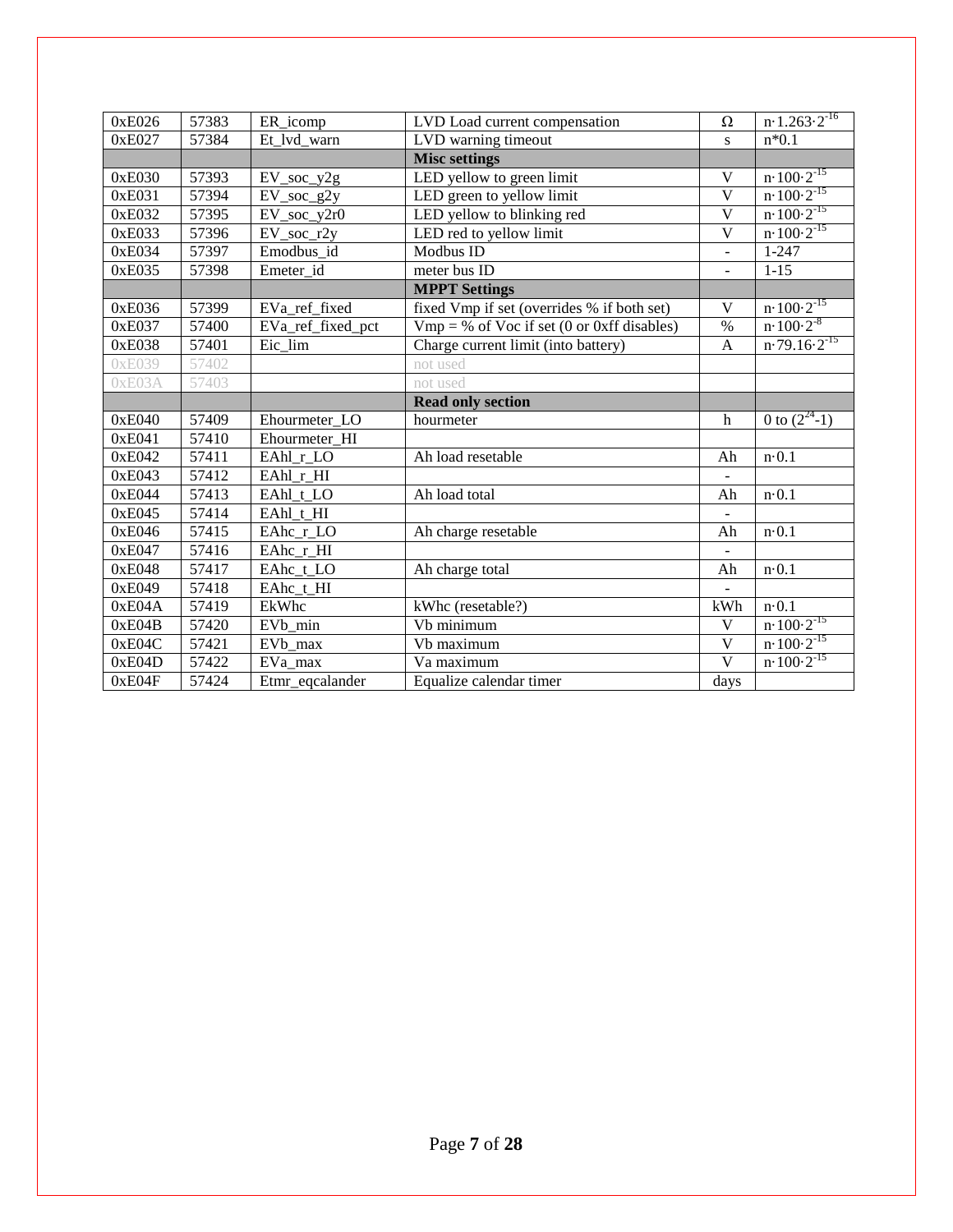### **Logged Data**

The SS-MPPT stores approximately 32 days of data. This data is stored in a circular buffer where the oldest data is over-written by the newest data. The log data must be requested and sorted into correct order before the data will be useful.

- The logged data is mapped from 0x8000-0x81FF (1kB)
- The data consists of up to 32 blocks of data. (One block is generally one day w/some exceptions)
- Each block is 32bytes (16 modbus variables)
- It is written in a circular buffer format. All blocks must be read and then put in linear order via the hourmeter field. Ignore blocks w/ hourmeters of 0x000000 or 0xFFFFFF. The largest hourmeter block is the most recent.

| <b>PDU</b><br>Addr | Logical<br>Addr | Variable name | <b>Variable description</b> |
|--------------------|-----------------|---------------|-----------------------------|
| 0x8000-<br>800F    | 32769-<br>32795 | logger[0]     |                             |
| .                  | $\cdots$        |               |                             |
| 0x81F0-            | 33249 -         | logger[31]    |                             |
| 81FF               | 33280           |               |                             |

Data is stored in big endian format. struct {

> Uint24 hourmeter; Uint24 alarm\_daily; Uint16 Vb\_min\_daily; Uint16 Vb\_max\_daily; Uint16 Ahc\_daily; Uint16 Ahl\_daily; Uint16 array\_fault\_daily; Uint16 load\_fault\_daily; Uint16 Va\_max\_daily; Uint16 time\_ab\_daily; v0.7 code and later Uint16 time\_eq\_daily; v0.7 code and later Uint16 time\_fl\_daily; v0.7 code and later

Uint16 reserved[6];

}

| <b>Byte</b>   | Variable name     | <b>Bytes</b> | <b>Variable description</b>  | <b>Units</b> | <b>Scaling or</b>           |
|---------------|-------------------|--------------|------------------------------|--------------|-----------------------------|
| <b>Offset</b> |                   |              |                              |              | Range                       |
| $\theta$      | hourmeter         |              |                              | n            | 0 to $(2^{24}-1)$           |
|               | alarm daily       |              | Alarm bitfield $-$ daily     |              |                             |
| 6             | Vb min daily      |              | Vb minimum voltage – daily   |              | $n \cdot 100 \cdot 2^{-15}$ |
| 8             | Vb_max_daily      |              | Vb maximum voltage – daily   |              | $n \cdot 100 \cdot 2^{-15}$ |
| 10            | Ahc_daily         |              | Ah charge – daily            | Ah           | $n \cdot 0.1$               |
| 12            | Ahl daily         |              | Ah $load - daily$            | Ah           | $n \cdot 0.1$               |
| 14            | array_fault_daily | $\sqrt{2}$   | Array fault bitfield - daily |              |                             |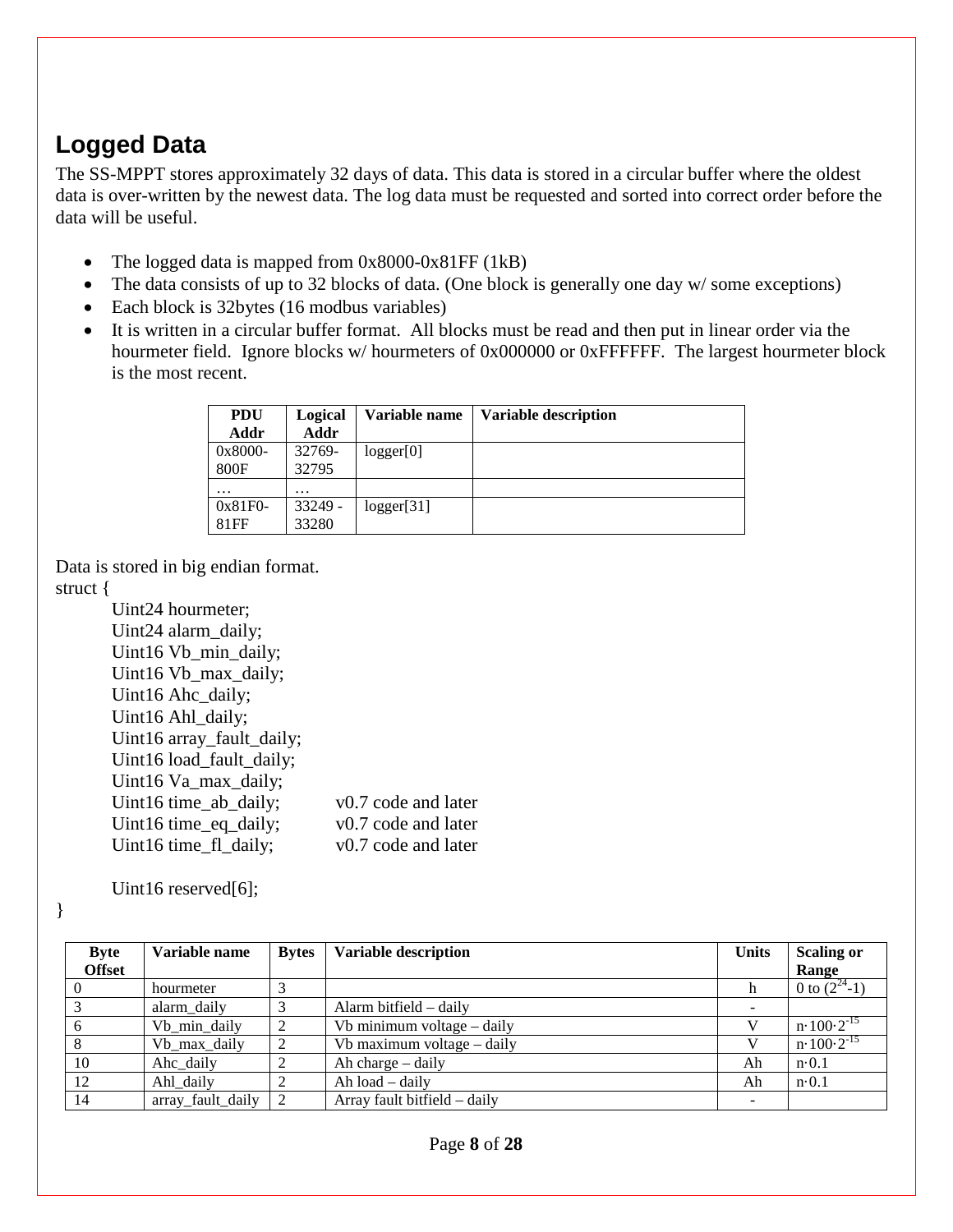| 16        | load_fault_daily | Load fault bitfield – daily                         |     |                           |
|-----------|------------------|-----------------------------------------------------|-----|---------------------------|
| 18        | Va_max_daily     | Va maximum voltage – daily ( $v0.7$ code and later) |     | $n \cdot 100 \cdot 2^{-}$ |
| 19        | time_ab_daily    | Time in absorption $-$ daily                        | min |                           |
| 20        | time_eq_daily    | Time in equalize $-$ daily                          | min |                           |
|           | time fl daily    | Time in float - daily                               | min |                           |
| $22 - 31$ |                  | reserved                                            |     |                           |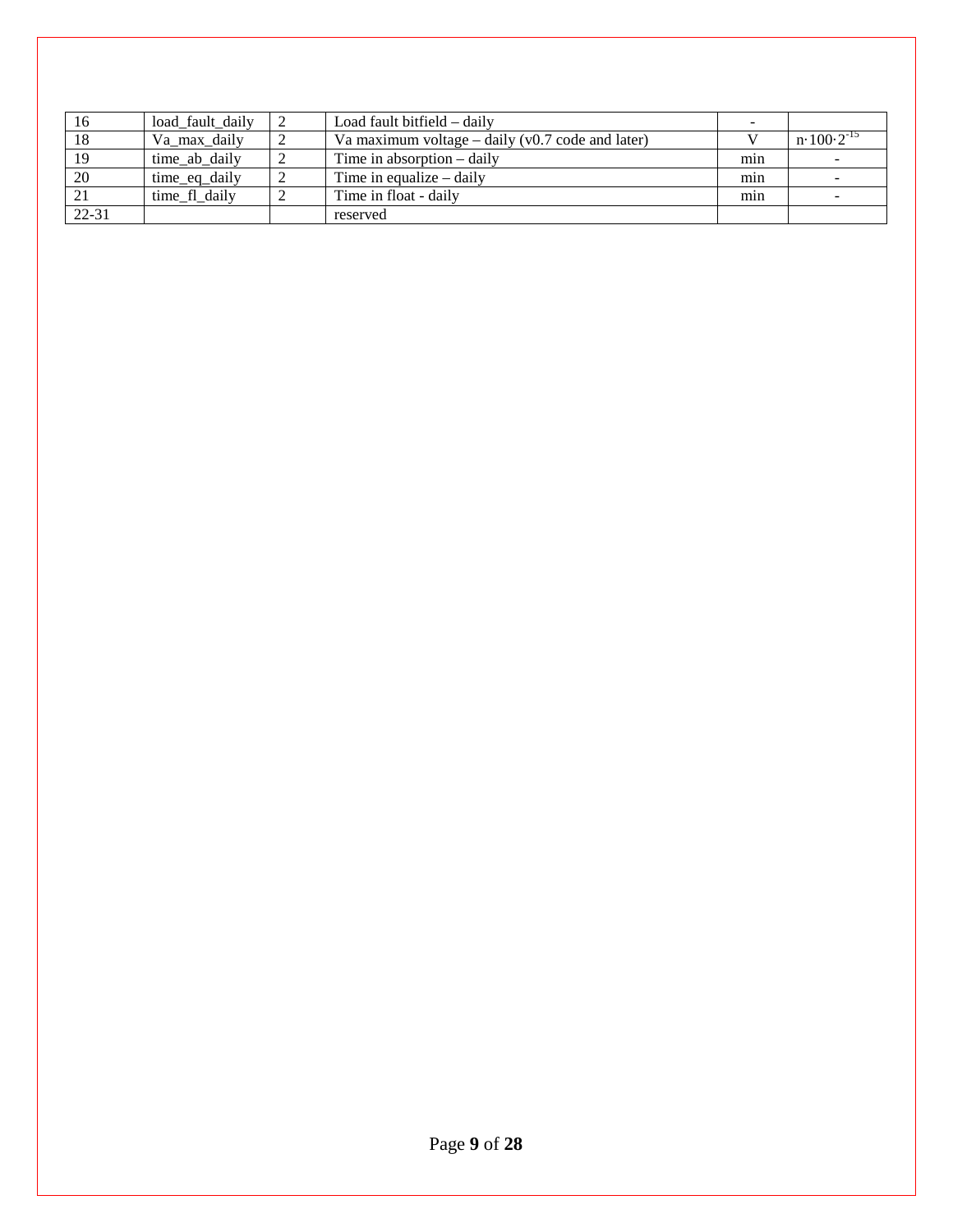### <span id="page-9-0"></span>*Write Single Register (0x06)*

Any write to EEPROM will set an "EEPROM changed" fault. The control must be reset to clear this fault. Note: No verify is performed on the write.

See EEPROM table in Read Input Registers(0x04).

### <span id="page-9-1"></span>*Read Device Identification (0x2B, subcode 0x0E)*

Only supports "basic device identification (stream access)" (ID code 0x01)

| Object Id | <b>Object Name/Description</b>            | <b>Typical Value</b> |
|-----------|-------------------------------------------|----------------------|
| 0x00      | VendorName                                | "Morningstar Corp."  |
| 0x01      | <b>Product Code</b>                       | "SS-MPPT"            |
| 0x02      | MajorMinorRevision                        | " $v01.01.01$ "      |
|           | (hardware major.minor. software revision) |                      |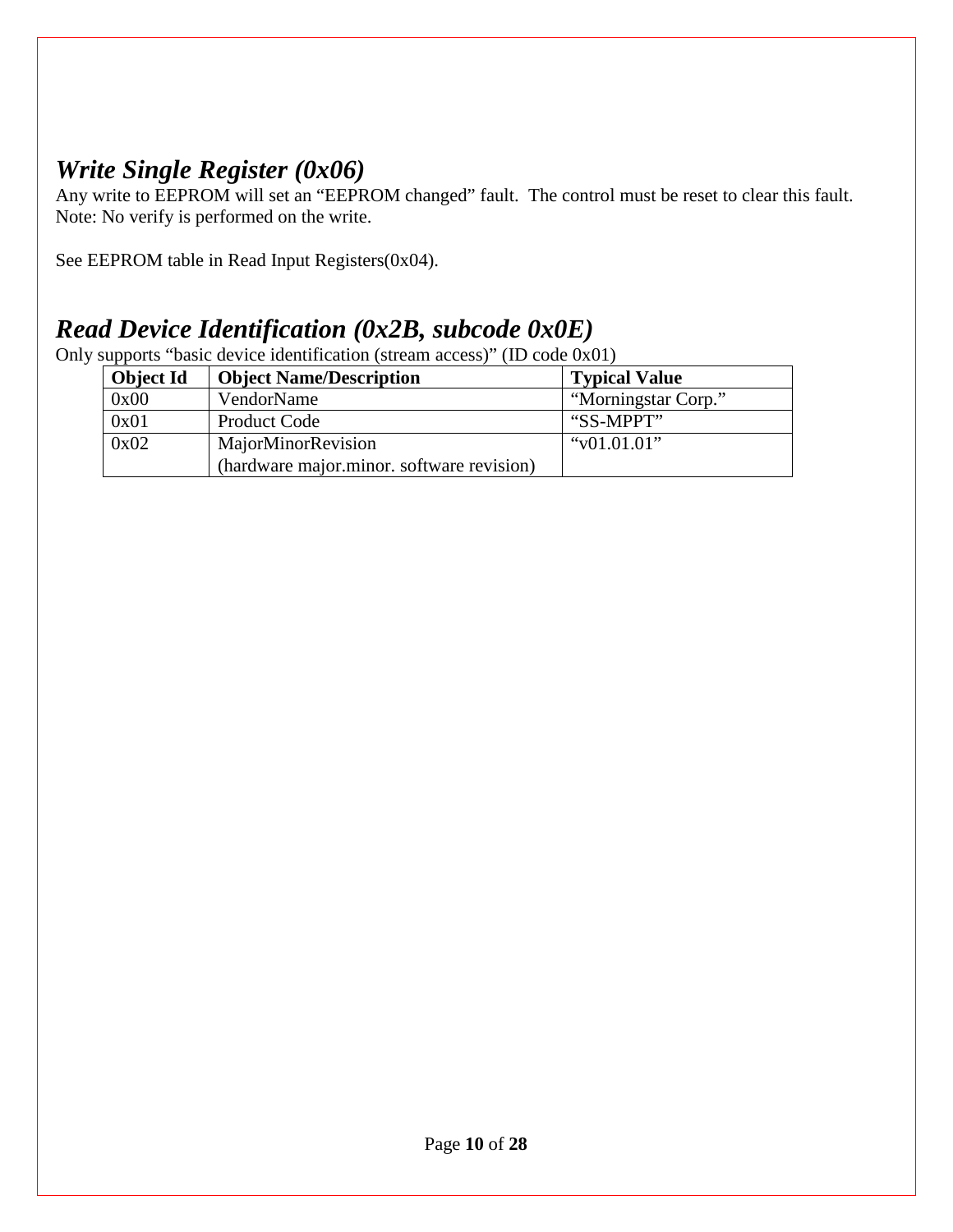# <span id="page-10-0"></span>**Variables and Definitions**

**Variable\_name**  [Logical Address][PDU Address] (Units). *Short description*. Definition.

### <span id="page-10-1"></span>*Read Holding and Read Input Registers*

Located in processor RAM, updated continuously.

#### Adc\_vb\_f

[09][0x0008] (V). *battery voltage, filtered.* Voltage measured directly at the battery connection on the SunSaver MPPT.

Adc\_va\_f

[10][0x0009] (V). *solar input voltage.* Va is the terminal voltage of the solar input connection.

#### Adc\_vl\_f

[11][0x000A] (V). *load voltage.* Vl is the terminal voltage of the load output connection.

Adc\_ic\_f

[12][0x000B] (A). *battery charge current, filtered.*  Charging current to the battery as measured by on-board shunt.

Adc\_il\_f

[13][0x000C] (A). *load current, filtered.*  Load current to the systems loads as measured by on-board shunt.

### T\_hs

[14][0x000D] (C). *Heatsink Temperature.*  Sunsaver MPPT Heatsink temperature. Reported in degrees C.

### T\_batt

[15][0x000E] (C). *Battery Temperature.*  Battery temperature as measured by the ambient temperature sensor or the optional RTS (if connected). Reported in degrees C.

### T\_amb

[16][0x000F] (C). *Ambient Temperature.*  Ambient temperature as measured by the ambient temperature sensor. Reported in degrees C.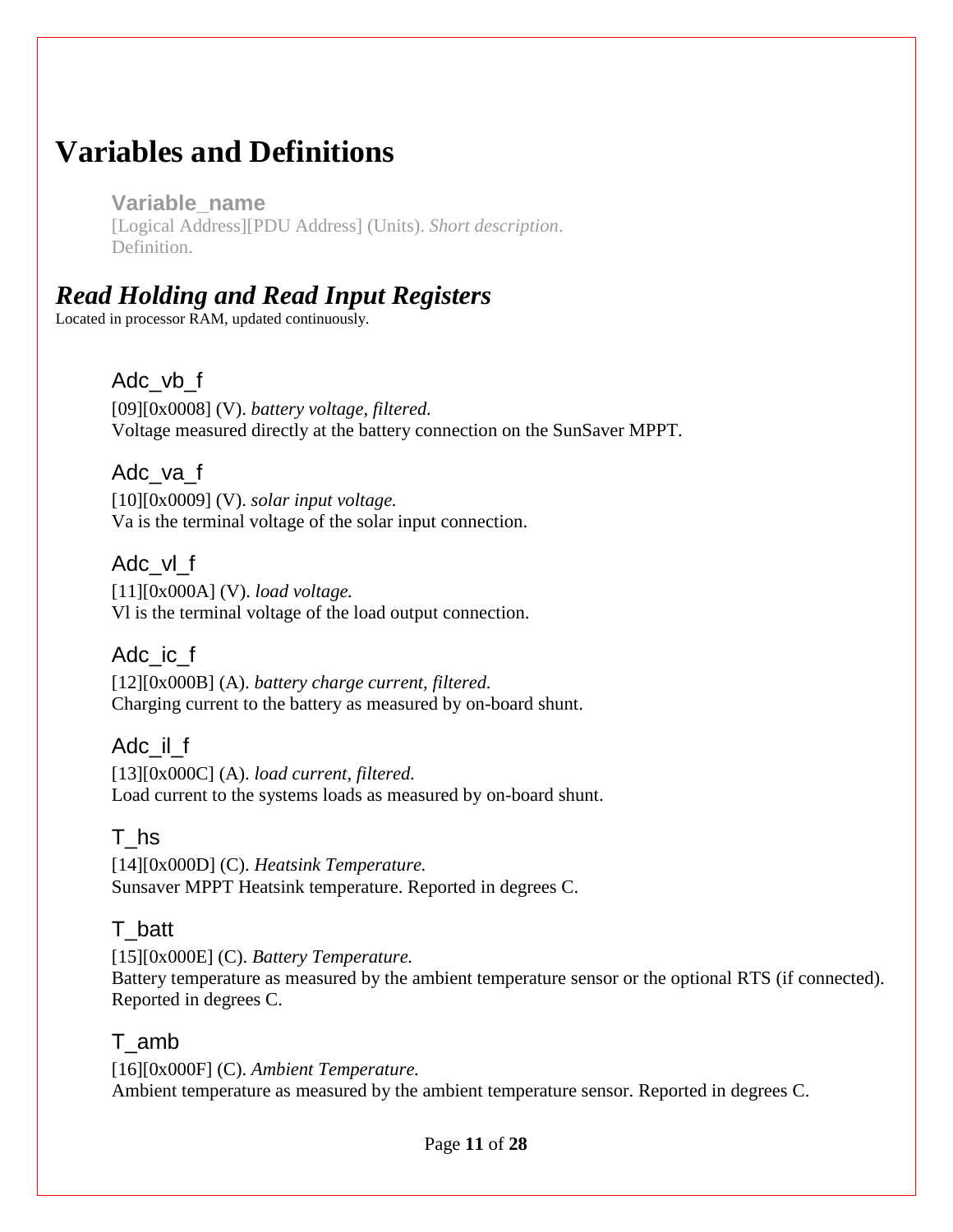### T\_rts

[17][0x0010] (C). *RTS Temperature.* 

Temperature as measured by the optional Remote Temperature Sensor(RTS). Reported in degrees C.

#### Charge\_state

 $[18][0x0011]$  ( ). Reports the charge state.

| <b>Value</b> | <b>Charge State</b> |
|--------------|---------------------|
| 0            | <b>START</b>        |
|              | NIGHT CHECK         |
| 2            | <b>DISCONNECT</b>   |
| 3            | <b>NIGHT</b>        |
| 4            | <b>FAULT</b>        |
| 5            | <b>BULK CHARGE</b>  |
| 6            | <b>ABSORPTION</b>   |
| 7            | <b>FLOAT</b>        |
| 8            | <b>EQUALIZE</b>     |

#### Array\_fault

[19][0x0012] (bit-field). *Solar input self-diagnostic faults.*  Reports faults identified by self diagnostics. Each bit corresponds to a specific fault.

| <b>Array Faults Table</b> |                                      |  |  |  |
|---------------------------|--------------------------------------|--|--|--|
| Bit                       | Fault                                |  |  |  |
| 0                         | overcurrent                          |  |  |  |
| 1                         | <b>FETs shorted</b>                  |  |  |  |
| 2                         | software bug                         |  |  |  |
| 3                         | battery HVD                          |  |  |  |
| 4                         | array HVD                            |  |  |  |
| 5                         | EEPROM setting edit (reset required) |  |  |  |
| 6                         | RTS shorted                          |  |  |  |
| 7                         | RTS was valid, now disconnected      |  |  |  |
| 8                         | local temp. sensor failed            |  |  |  |
| 9                         | Fault 10                             |  |  |  |
| 10                        | Fault 11                             |  |  |  |
| 11                        | Fault 12                             |  |  |  |
| 12                        | Fault 13                             |  |  |  |
| 13                        | Fault 14                             |  |  |  |
| 14                        | Fault 15                             |  |  |  |
| 15                        | Fault 16                             |  |  |  |

Vb\_f

[20][0x0013] (V). *battery voltage, slow filtered.*

Voltage measured directly at the battery connection on the SunSaver MPPT.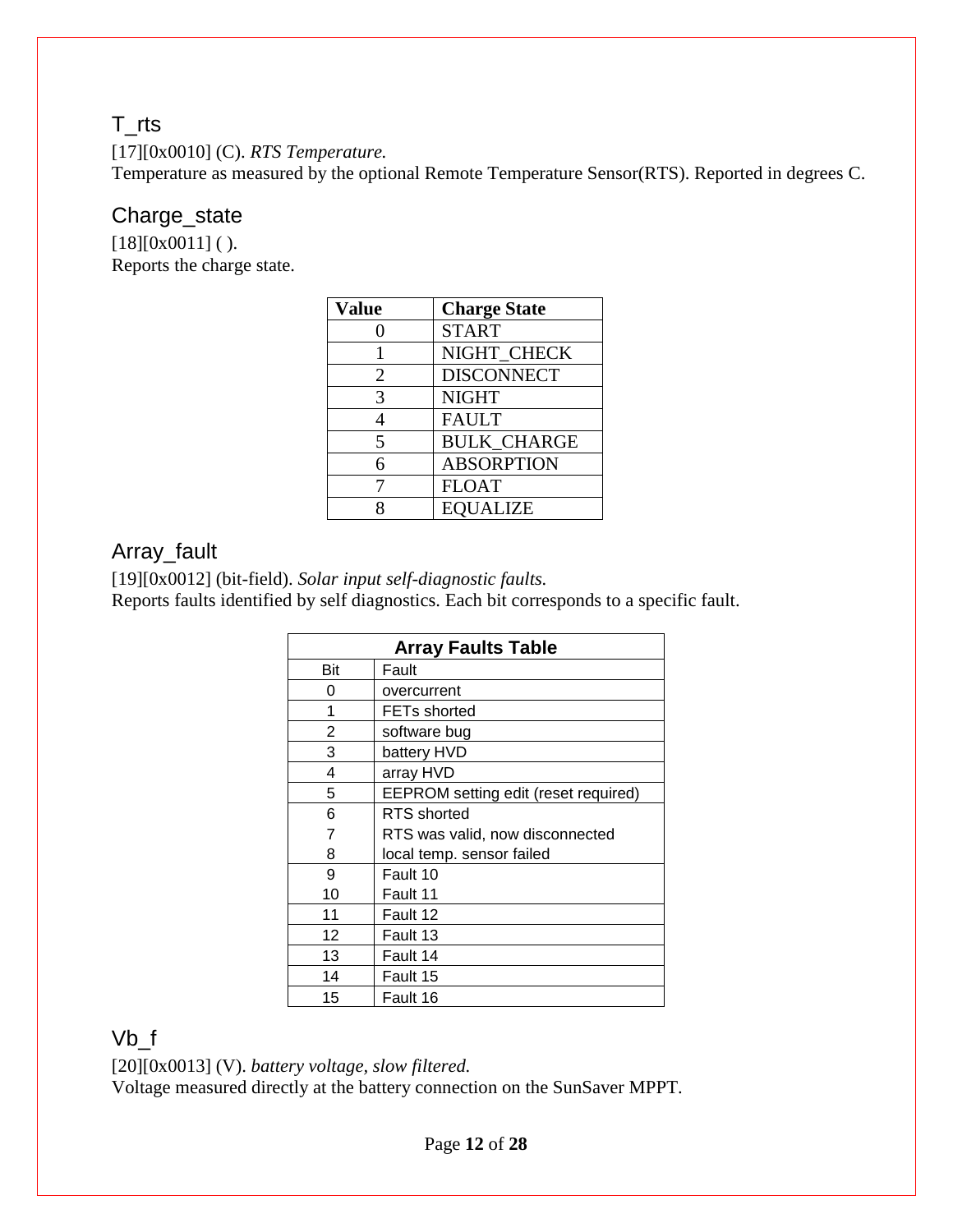#### Vb\_ref

[21][0x0014] (V). *Reference Voltage*. Target voltage to which the battery will be charged. This value is temperature compensated.

#### Ahc\_r\_HI / Ahc\_r\_LO

[22, 23][0x0015, 0x0016] (ah).*Charge amp-hours (reset-able counter).*  Reports total solar amp-hours since last ah reset.

#### Ahc\_t\_HI / Ahc\_t\_LO

[24, 25][0x0017, 0x0018] (ah).*Charge amp-hours (Total cumulative counter).*  Reports total solar amp-hours since last ah reset.

#### kWhc

[26][0x0019] (kWh).*Charge kilowatt-hours (reset-able counter).*  Reports total solar kilowatt-hours since last ah/kWh reset.

#### Load\_state

 $[27][0x001A]$  ( ). Reports the charge state.

| <b>Value</b> | <b>Charge State</b> |
|--------------|---------------------|
|              | <b>START</b>        |
|              | LOAD_ON             |
| 2            | <b>LVD WARNING</b>  |
| 3            | <b>LVD</b>          |
|              | <b>FAULT</b>        |
| 5            | <b>DISCONNECT</b>   |

#### Load\_fault

[28][0x001B] (bit-field). *Solar input self-diagnostic faults.*  Reports faults identified by self diagnostics. Each bit corresponds to a specific fault.

| <b>Load Faults Table</b> |                                      |  |
|--------------------------|--------------------------------------|--|
| Bit                      | Fault                                |  |
|                          | external short circuit               |  |
|                          | overcurrent                          |  |
| 2                        | <b>FETs shorted</b>                  |  |
| 3                        | software bug                         |  |
|                          | <b>HVD</b>                           |  |
| 5                        | heatsink over-temperature            |  |
| 6                        | EEPROM setting edit (reset required) |  |
|                          | Fault 8                              |  |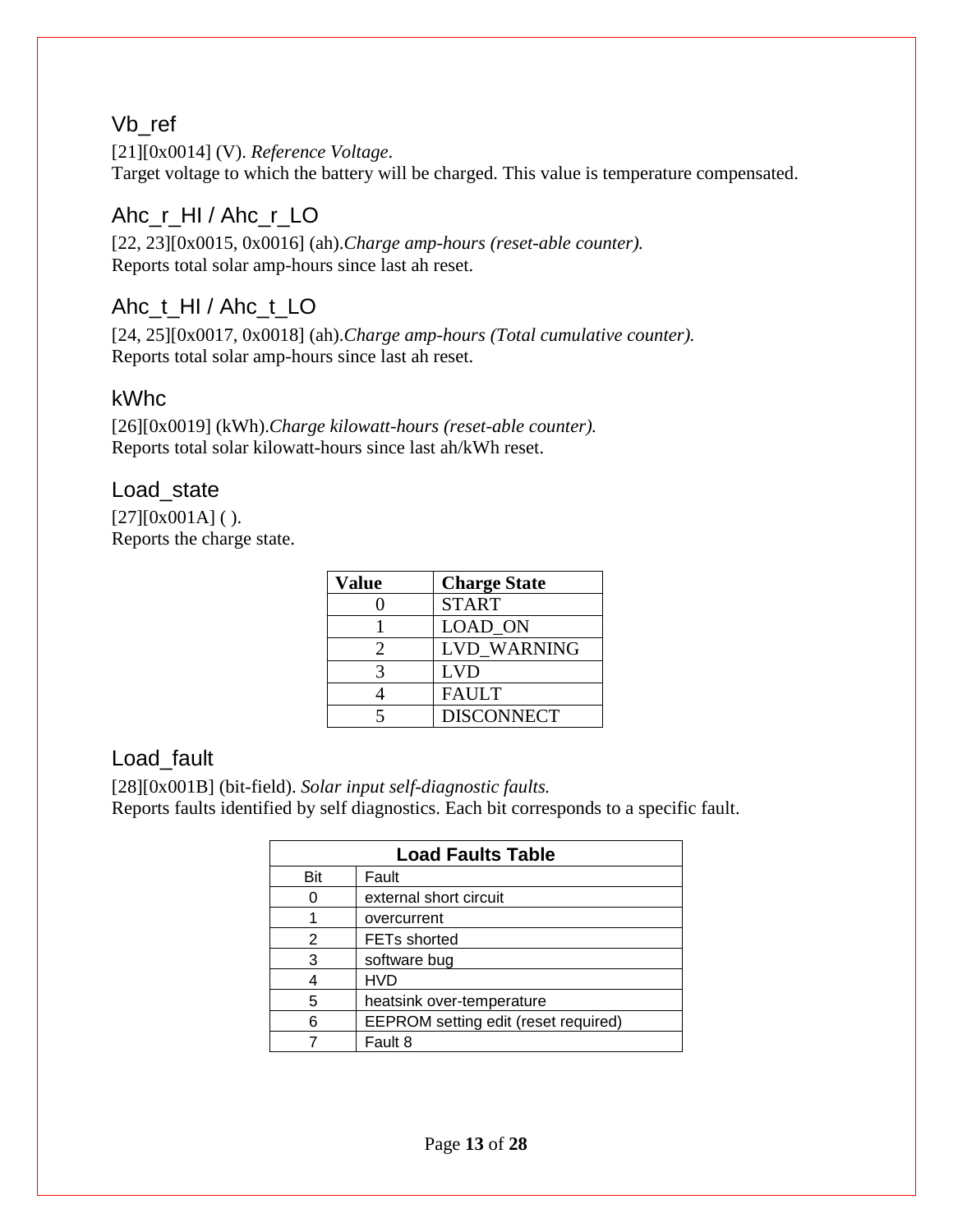#### V\_lvd

[29][0x001C] (V). *LVD voltage.*  Low voltage disconnect setpoint, current compensated.

#### Ahl\_r\_HI / Ahl\_r\_LO

[30, 31][0x001D, 0x001E] (ah).*Load amp-hours (reset-able counter).*  Reports total load amp-hours since last ah reset.

#### Ahl\_t\_HI / Ahl\_t\_LO

[32, 33][0x001F, 0x0020] (ah).*Load amp-hours (Total cumulative counter).*  Reports total load amp-hours since last ah reset.

#### hourmeter\_HI / hourmeter\_LO

[34, 35][0x0021, 0x0022] (hrs).*hour meter counter.*  Reports total hours of operation since installed.

#### alarm\_HI / alarm\_LO

[36, 37][0x0023, 0x0024] (bitfield).*Controller self-diagnostics alarms.*  Reports alarms identified by self diagnostics. Each bit corresponds to a specific alarm.

| <b>BIT</b>      | ALARM                 |
|-----------------|-----------------------|
| 0               | RTS open              |
| $\mathbf{1}$    | RTS shorted           |
| 2               | RTS disconnected      |
| $\overline{3}$  | Ths open              |
| $\overline{4}$  | Ths shorted           |
| 5               | SSMPPT hot            |
| 6               | Current limit         |
| 7               | Current offset        |
| 8               | Undefined             |
| 9               | Undefined             |
| 10              | Uncalibrated          |
| $\overline{11}$ | RTS miswire           |
| $\overline{12}$ | Undefined             |
| 13              | Undefined             |
| $\overline{14}$ | miswire               |
| 15              | FET open              |
| 16              | <b>P12</b>            |
| $\overline{17}$ | high Va current limit |
| 18              | Alarm 19              |
| 19              | Alarm 20              |
| 20              | Alarm 21              |
| 21              | Alarm 22              |
| 22              | Alarm 23              |
| 23              | Alarm <sub>24</sub>   |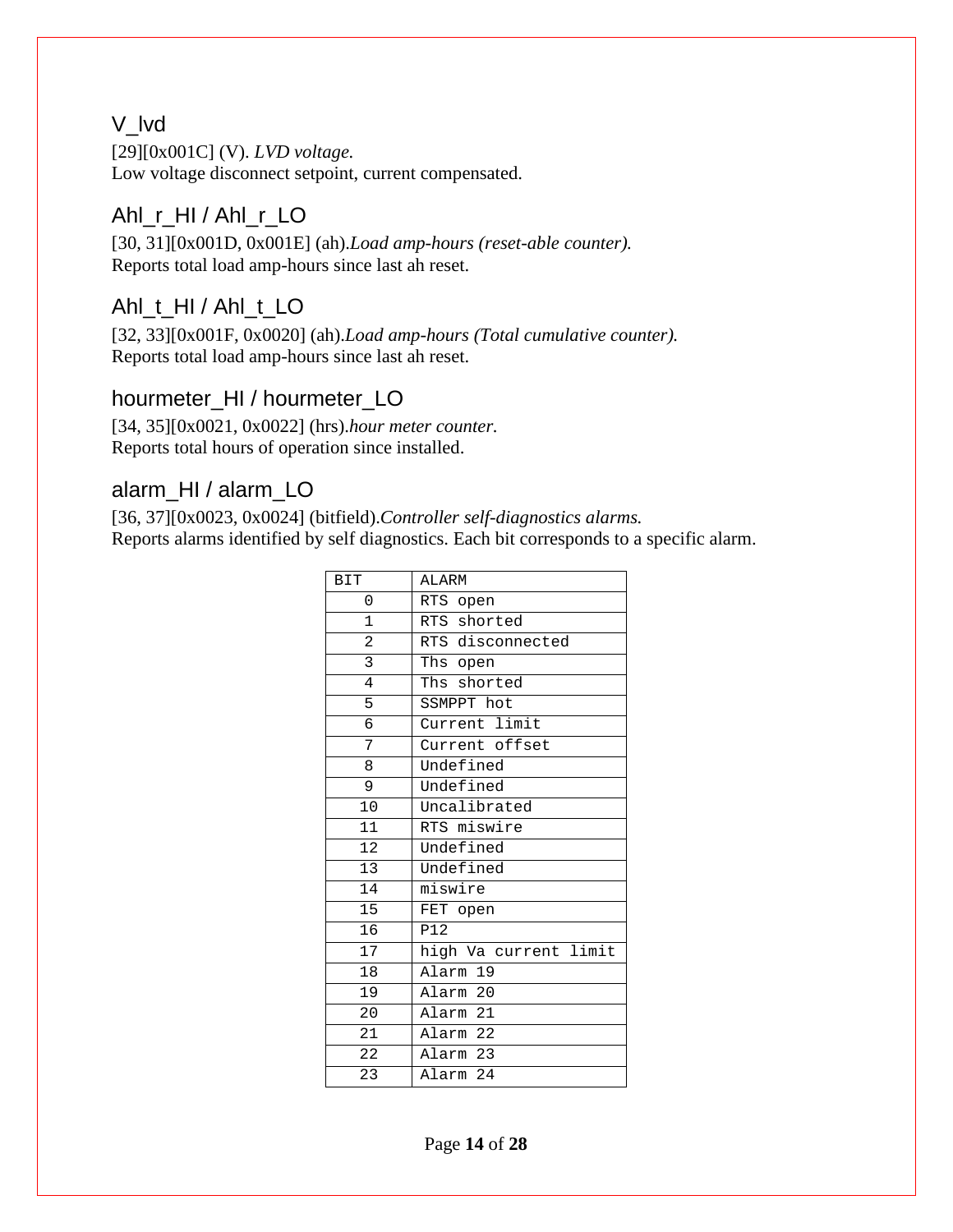### dip\_switch

[38][0x0025] (bit-field). *dip switch positions.* 

Each bit in the bit-field corresponds to an individual DIP switch setting. Useful for remote applications where access to SunSaver MPPT to verify DIP positions is not feasible.

| <b>Bit</b> | <b>Function</b>     | "0" value                                 | "1" value                        |
|------------|---------------------|-------------------------------------------|----------------------------------|
|            | <b>Battery Type</b> | User Select jumper                        | custom battery settings          |
|            | LVD/LVR             | 11.5 V / 12.6 V                           | custom load settings             |
|            | Equalize            | disabled                                  | enabled (if battery type has EQ) |
|            |                     | Comm. Select   Meterbus (MS remote meter) | MODBUS <sup>®</sup> protocol     |

#### LED\_state

 $[39][0x0026]$  ( ). Reports the LED state.

| Value          | <b>LED</b> State                   |
|----------------|------------------------------------|
| $\theta$       | <b>LED START</b>                   |
| 1              | <b>LED START2</b>                  |
| $\overline{2}$ | <b>LED BRANCH</b>                  |
| 3              | <b>EQUALIZE (FAST GREEN BLINK)</b> |
| $\overline{4}$ | FLOAT (SLOW GREEN BLINK)           |
| 5              | ABSORPTION (GREEN BLINK, 1HZ)      |
| 6              | <b>GREEN LED</b>                   |
| 7              | <b>UNDEFINED</b>                   |
| 8              | YELLOW LED                         |
| 9              | <b>UNDEFINED</b>                   |
| 10             | <b>BLINK RED LED</b>               |
| 11             | <b>RED LED</b>                     |
| 12             | <b>R-Y-G ERROR</b>                 |
| 13             | <b>R/Y-G ERROR</b>                 |
| 14             | <b>R/G-Y ERROR</b>                 |
| 15             | R-Y ERROR (HTD)                    |
| 16             | R-G ERROR (HVD)                    |
| 17             | R/Y-G/Y ERROR                      |
| 18             | <b>G/Y/R ERROR</b>                 |
| 19             | $G/Y/R \ge 2$                      |

#### Power\_out

[40][0x0027] (W). *Charge output power.*  Output power to the battery.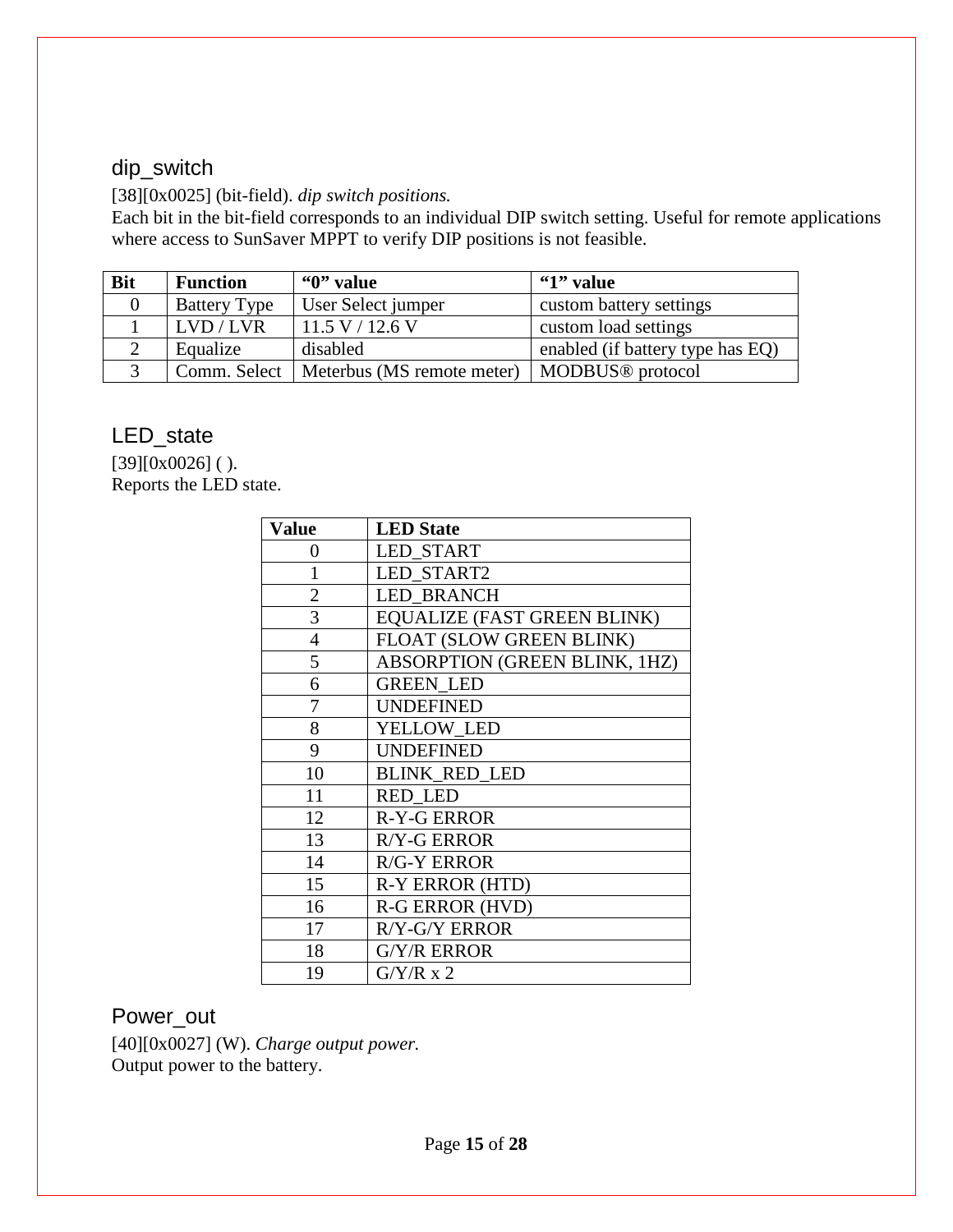#### Sweep\_Vmp

[41][0x0028] (V). *Solar array Vmp.*  Maximum power voltage of the solar array found during last sweep.

#### Sweep\_Pmax

[42][0x0029] (W). *Maximum array power.*  Maximum power output of the solar array found during last sweep.

#### Sweep\_Voc

[43][0x002A] (V). *Solar array Voc.*  Open circuit voltage of the solar array found during last sweep.

#### Vb\_min\_daily

[44][0x002B] (V). *Today's minimum battery voltage.*  Minimum battery voltage measured today (value resets after dark).

#### Vb\_max\_daily

[45][0x002C] (V). *Today's maximum battery voltage.*  Maximum battery voltage measured today (value resets after dark).

#### Ahc \_daily

[46][0x002D] (Ah). *Today's total charge amp-hours.*  Total charging amp-hours accumulated today (value resets after dark).

#### Ahl \_daily

[47][0x002E] (Ah). *Today's total load amp-hours.*  Total load amp-hours accumulated today (value resets after dark).

#### Array fault daily

[48][0x002F] (bit-field). *Today's solar input self-diagnostic faults (sticky).*  Reports array faults identified by self diagnostics that occurred today. Each bit corresponds to a specific fault. If a bit is set, that fault occurred at least once today. Bit order is identical to the **Array fault** bitfield.

#### Load fault daily

[49][0x0030] (bit-field). *Today's load output self-diagnostic faults (sticky).*  Reports load faults identified by self diagnostics that occurred today. Each bit corresponds to a specific fault. If a bit is set, that fault occurred at least once today. Bit order is identical to the **Load\_fault** bitfield.

#### alarm\_HI\_Daily / alarm\_LO\_Daily

[50, 51][0x0031, 0x0032] (bitfield). *Today's controller self-diagnostics alarms (sticky).*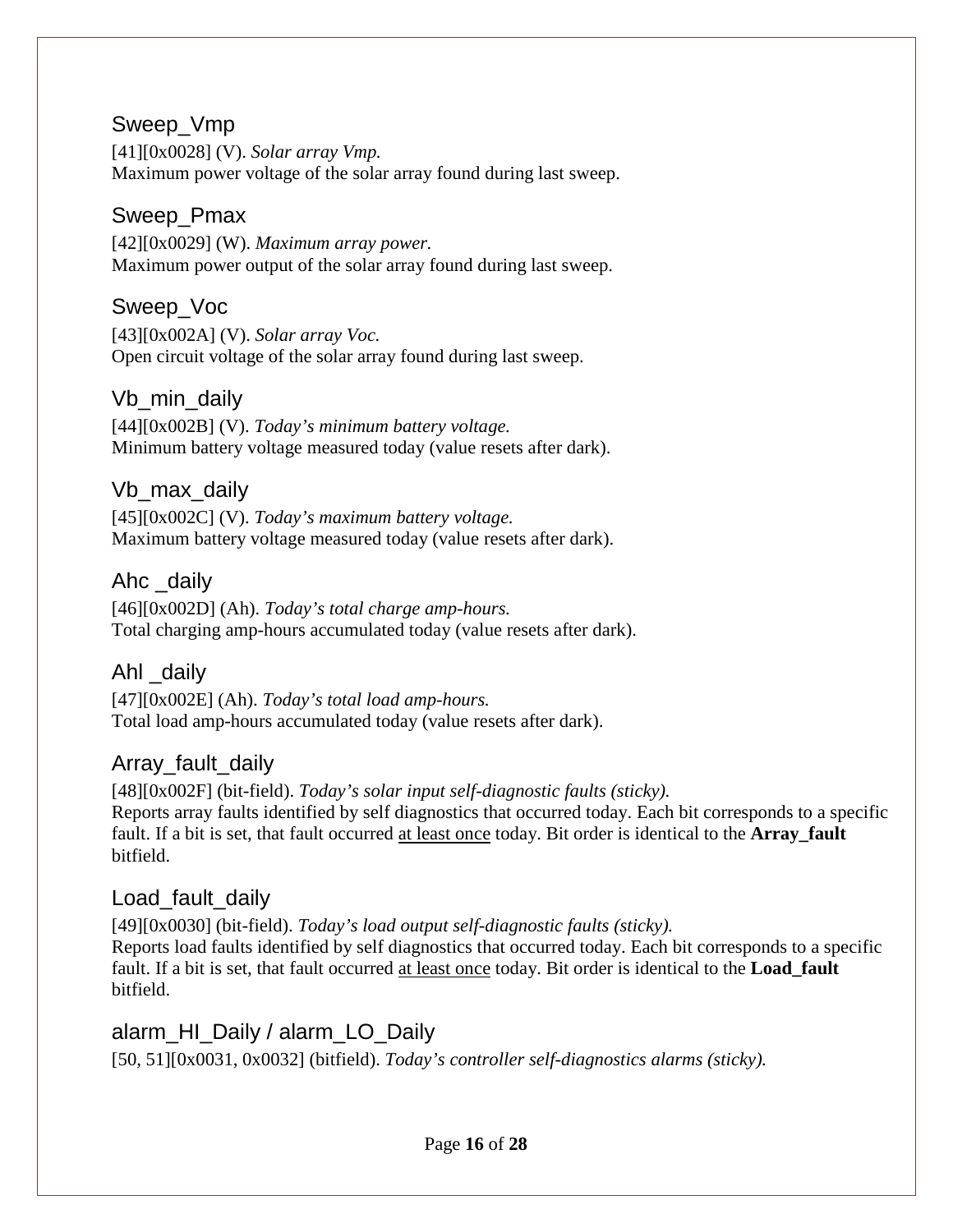Reports alarms identified by self diagnostics that occurred today. Each bit corresponds to a specific alarm. If a bit is set, that alarm occurred at least once today. Bit order is identical to the **alarm\_hi/alarm\_lo** bitfield.

#### Vb\_min

#### [52][0x0033] (V). *Minimum battery voltage*

Tracks the minimum battery voltage over time. This value is set equal to the present battery voltage when a Ah / kWh reset is requested through the meter or Modbus Coil.

#### Vb\_max

#### [53][0x0034] (V). *Maximum battery voltage*

Tracks the maximum battery voltage over time. This value is set equal to the present battery voltage when a Ah / kWh resets is requested through the meter or Modbus Coil.

#### Va\_ref\_fixed

#### [58][0x0039] (V). *Array Voltage fixed target*

Write a voltage value to this register to fix the Array input voltage to a specific value. If this register is a non-zero value, the MPPT function of the controller will stop (sweeping and tracking are disabled) and the array input will be fixed to the specified voltage. This value can be written at anytime during operation to adjust the array voltage target value. On start-up, this value is initialized with the nonvolatile EEPROM value in register 0xE036.

#### **Supported in V08 firmware and later.**

### Va\_ref\_fixed\_pct

#### [59][0x003A] (%). *Array Voltage percent of Voc voltage target*

Write a value to this register to fix the Array input voltage to a percent of the Array open circuit voltage. If this register is a non-zero value, the MPPT function of the controller will stop (sweeping and tracking are disabled) and the array target voltage will be fixed to the specified % of array Voc. The controller will perform periodic Voc checks and move the array voltage if needed to maintain the correct % target. If this register value is changed, the array voltage will not adjust until the next Voc check. On start-up, this value is initialized with the non-volatile EEPROM value in register 0xE037. **Supported in V08 firmware and later.**

Note: if the Va ref fixed  $(0x0039)$  register is non-zero, it will override this setting.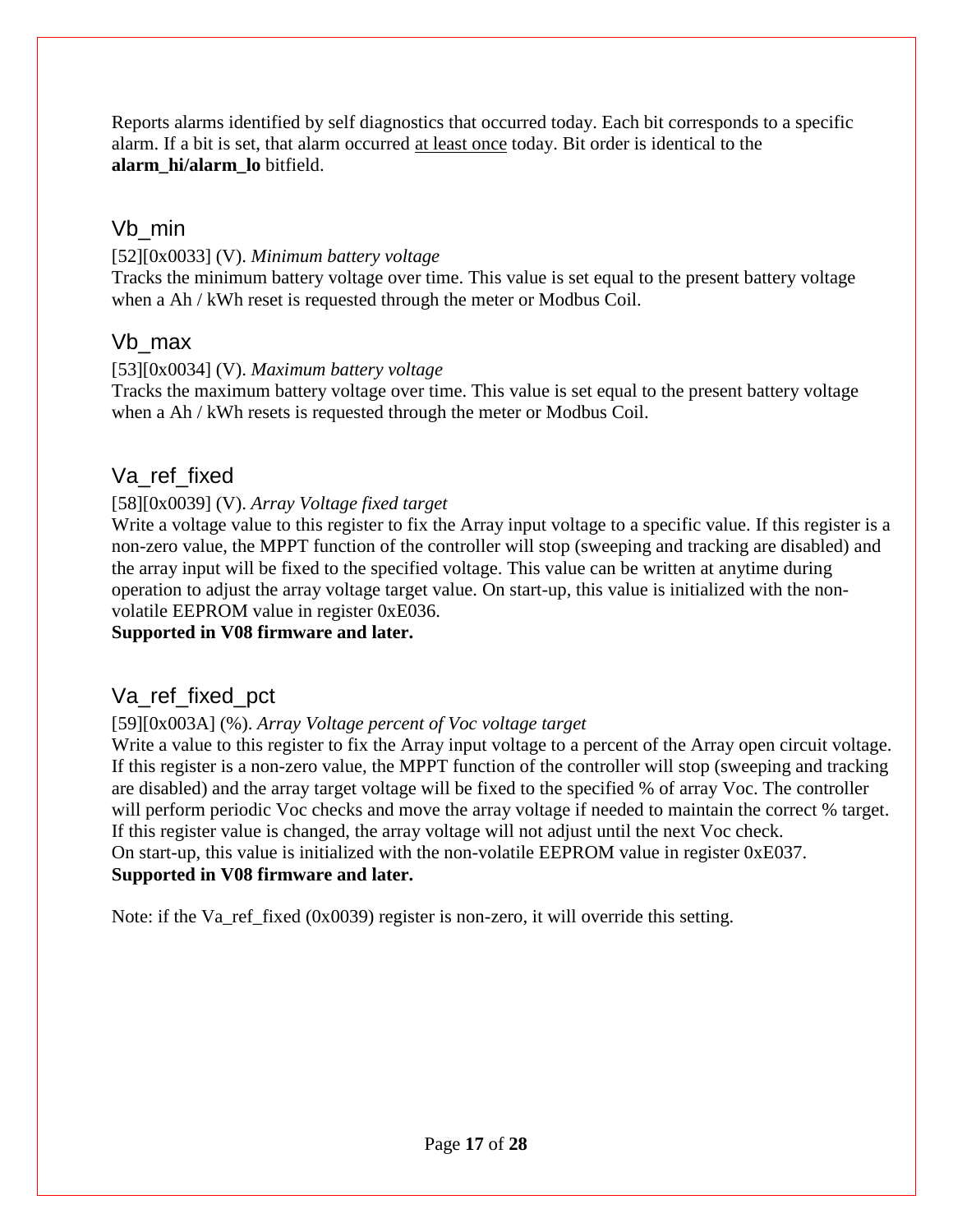### <span id="page-17-0"></span>*EEPROM Values*

EEPROM values that require updating are done so once every 24 hours.

# **Charging Settings (bank 1 & bank 2)**



Diagram A Charging stages and defining variables.

EV\_reg [57345][0xE000](V). Regulation voltage (absorption), bank 1 @ 25ºC.

EV\_reg2 [57558][0xE00D](V). Regulation voltage (absorption), bank 2 @ 25ºC. The battery will charge at 100% charge current until battery voltage reaches this setpoint. The controller will begin to taper input current so that this setpoint is maintained, but not exceeded. See diagram A.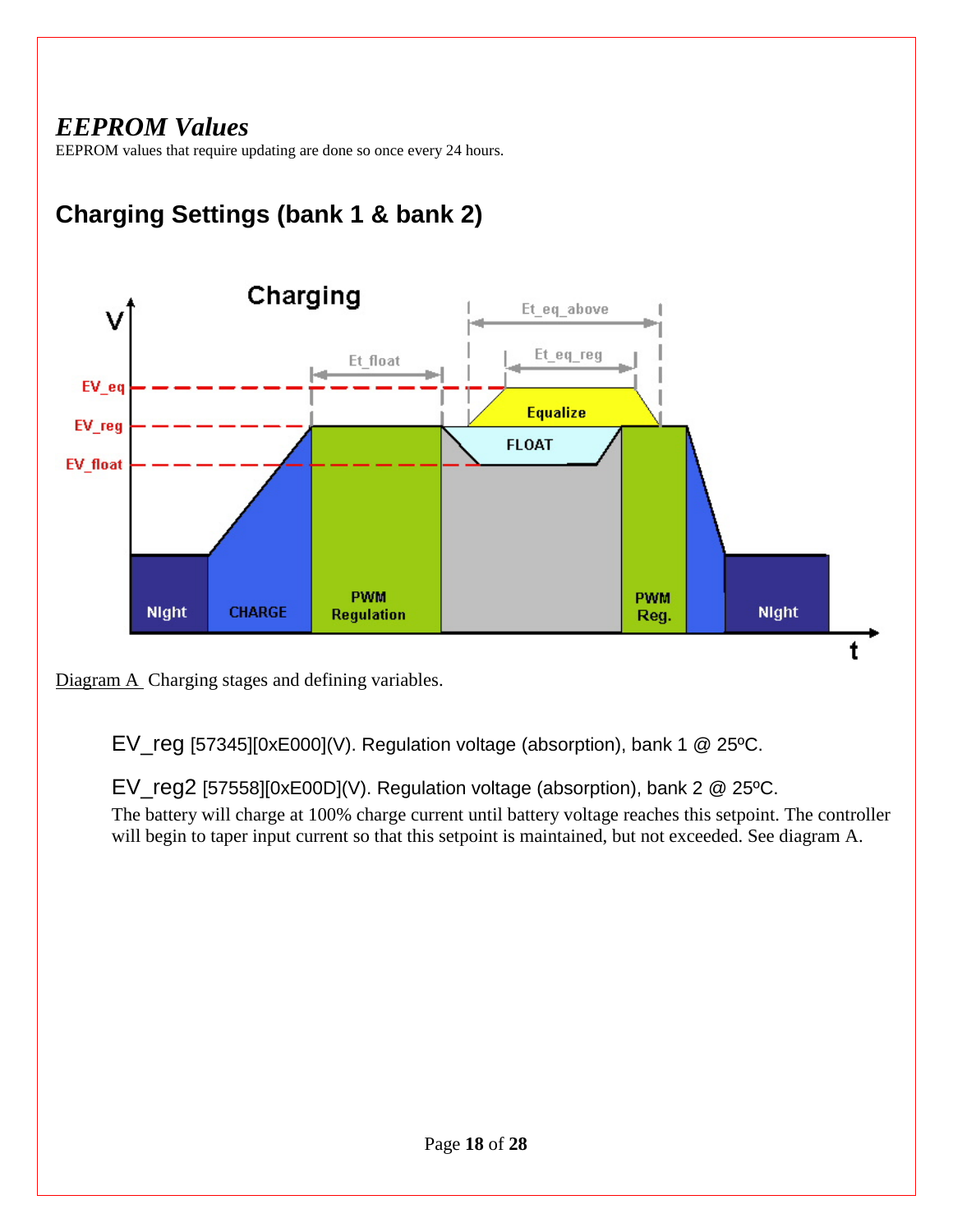### EV\_float [57346][0xE001](V). *Float voltage, bank 1 @ 25ºC*

#### EV\_float2 [57359][0xE00E](V). *Float voltage, bank 2 @ 25ºC*

After Et\_float seconds in absorption, when the battery is fully charged, the battery will transition to this lower voltage charge setting to reduce gassing. See diagram A. Set to zero to disable float stage

Et\_float [57347][0xE002](seconds) *time before entering float, bank 1*

Et\_float2 [57360][0xE00F](seconds) *time before entering float, bank 2* Defines the length of time in absorption before transitioning to the float stage. See diagram A.

Et\_floatlb [57348][0xE003](seconds) time before entering float due to low battery, bank 1

Et floatlb2 [57361][0xE010](seconds) time before entering float due to low battery, bank 2 If the battery voltage drops too low during the previous night, this value allows the user to specify a longer period of time before entering float stage.

EV floatlb trip  $[57349][0xE004](V)$ . Voltage that triggers low battery float time, bank 1

EV\_floatlb\_trip2 [57362][0xE011](V). Voltage that triggers low battery float time, bank 2 Battery voltage that will trigger a longer period of time before entering float. - See Et floatlb -

EV\_float\_cancel [57350][0xE005](V). *Voltage that cancels float, bank 1*

EV\_float\_cancel2 [57363][0xE012](V). *Voltage that cancels float, bank 2* Specify the battery voltage that will cancel float for the next charge cycle. If the battery discharged too low the previous night, the user may want to cancel float for the next day.

Et\_float\_exit\_cum [57351][0xE006](V). *Exit float timer, bank 1*

### Et\_float\_exit\_cum2 [57364][0xE013](V). *Exit float timer, bank 2*

Specify (cumulative) amount of time below float voltage before exiting the float stage. Battery voltage may drop below the target float voltage due to insufficient charge current or a system load draws more current from the battery than the array can provide.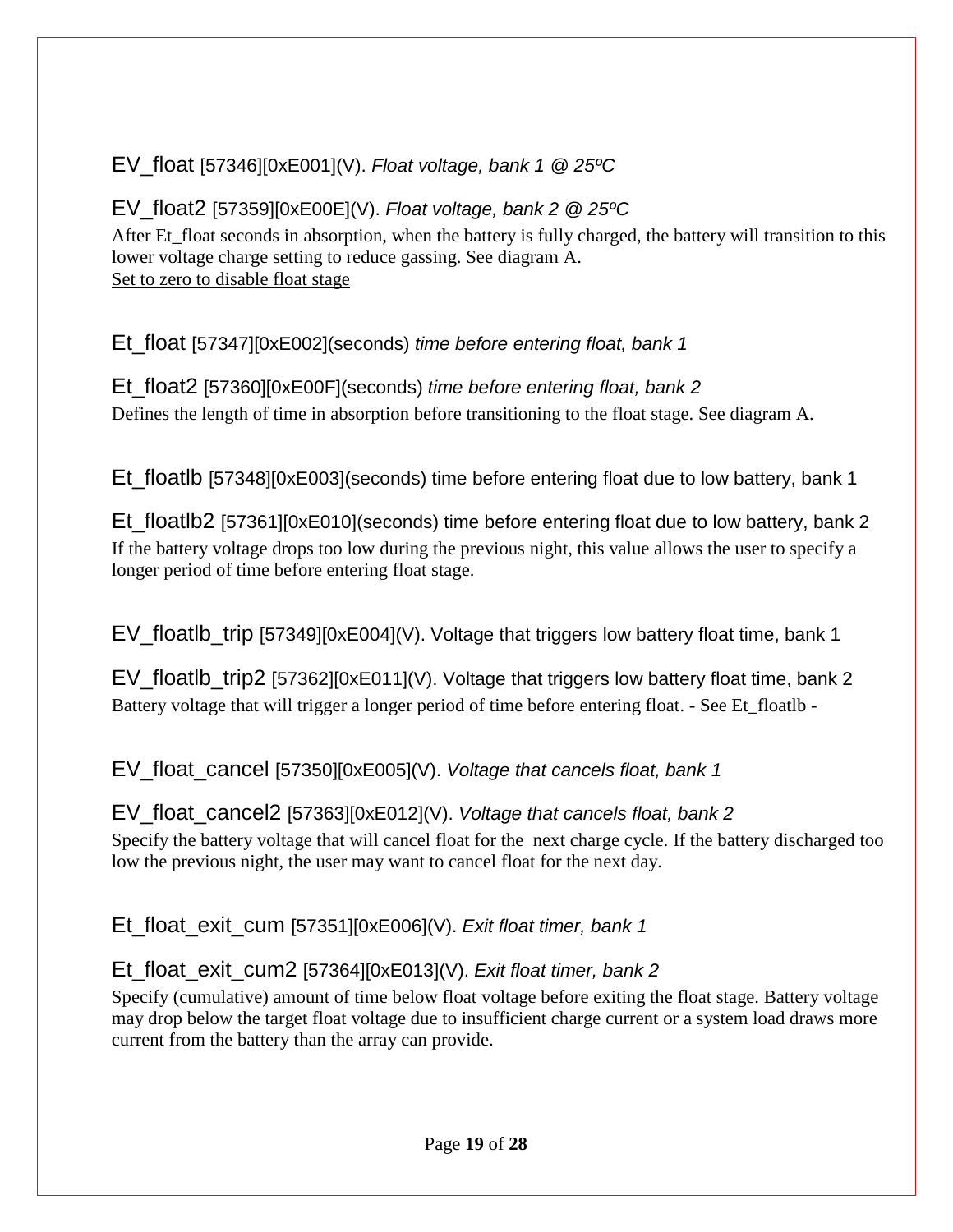#### EV\_eq [57352][0xE007](V). *Equalize voltage @ 25ºC*, bank 1

#### EV\_eq2 [57365][0xE014](V). *Equalize voltage @ 25ºC*, bank 2

Battery equalize voltage. Periodic equalization equalizes cell voltages, bubbles the electrolyte, and helps prevent sulfation of the battery. See diagram A. Set to zero to disable equalization

Et\_eqcalendar [57353][0xE008](days). *days between eq cycles, bank 1*

Et\_eqcalendar2 [57366][0xE015](days). *days between eq cycles, bank 2*

Specify the number of days between equalizations. Equalizing on a calendar basis ensures proper maintenance of batteries.

Et\_eq\_above [57354][0xE009](seconds) *equalize time limit above Vreg, bank 1*

#### Et\_eq\_above2 [57367][0xE016](seconds) *equalize time limit above Vreg, bank 2*

Equalization will timeout after the specified number of seconds above PWM regulation voltage. If the battery is charged above absorption voltage but has not yet reached the equalization setting, this value serves as a safety timeout to prevent partial equalizations for extended periods of time. See diagram A.

Et\_eq\_reg [57355][0xE00A](seconds) *equalize time limit at Veq*

#### Et\_eq\_reg [57368][0xE017](seconds) *equalize time limit at Veq*

Equalization will stop after the specified number of seconds at the equalization setpoint voltage. See diagram A.

### **Charging Settings (shared)**

#### EV\_tempcomp

[57371][0xE01A](V/C). *temperature compensation.*

Battery chemistry changes with temperature. Temperature compensation coefficient specifies the amount that regulation voltage will be shifted with temperature. 25ºC reference, the negative is implied (write a positive value). 12V lead-acid battery temperature compensation is approximately 0.03 V/C

#### EV\_hvd

[57372][0xE01B] *High Voltage Disconnect @ 25ºC* Flag a fault/alarm if the battery voltage exceeds this setpoint. Also attempts to open the MOSFETs to stop charging. Set to zero to disable HVD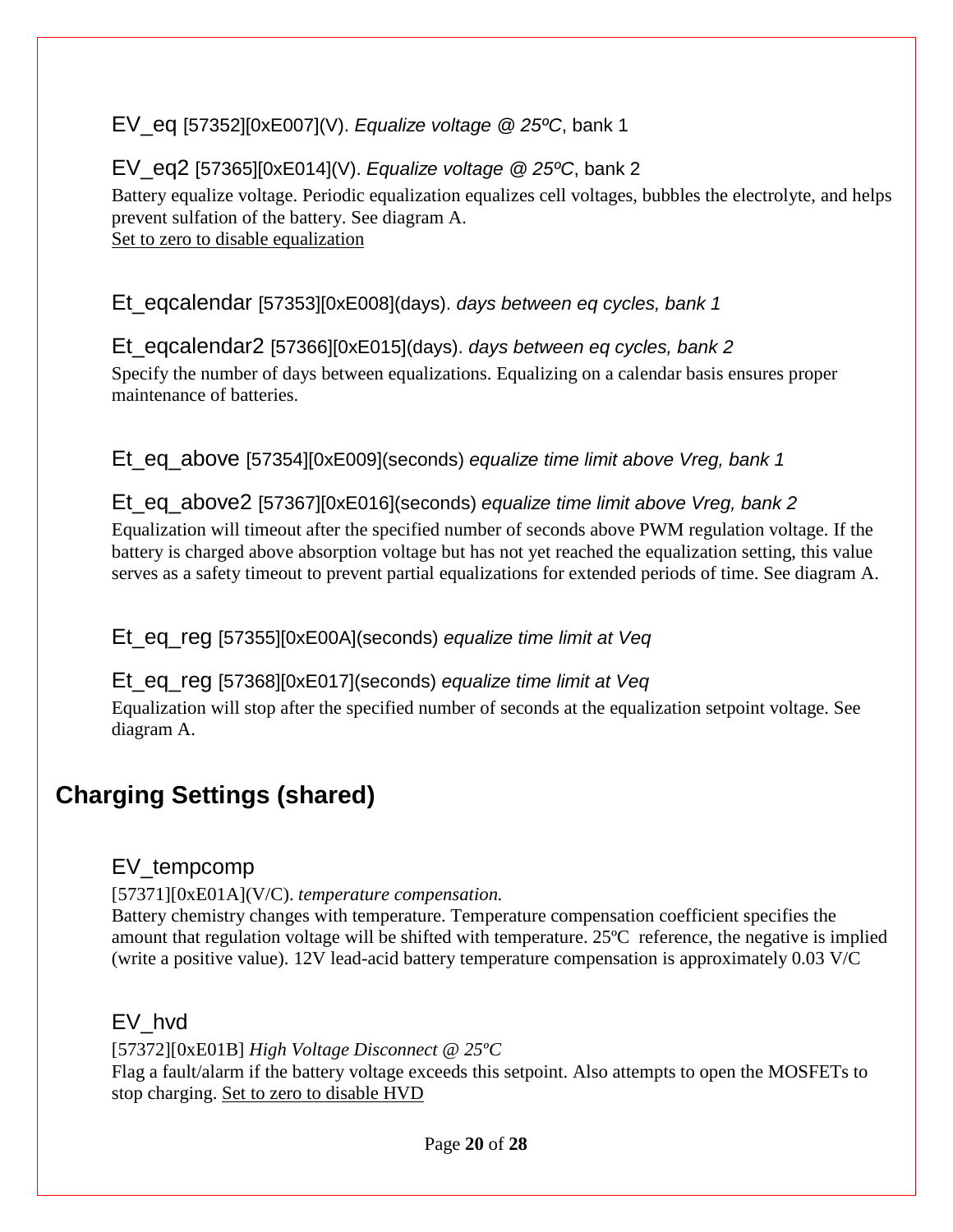#### EV\_hvr

[57373][0xE01C](V) *High Voltage Reconnect* The HVD fault/alarm will be cleared once the battery voltage drops below this setpoint.

#### Evb\_ref\_lim

[57374][0xE01D](V) *Maximum regulation limit* An absolute limit on the battery regulation voltage. This is not a temperature compensated value. Protects high voltage sensitive system loads. Set to zero to disable.

#### ETb\_max

[57375][0xE01E](C) *Maximum temperature compensation limit* Maximum temperature to clamp temperature compensation.

#### ET<sub>b</sub> min

[57376][0xE01F](C) *Minimum temperature compensation limit* Maximum temperature to clamp temperature compensation.

### **Load Mode**

#### EV\_lvd

[57379][0xE022](V). *Low Voltage Disconnect* Setpoint to determine the load turn off voltage. When the battery has discharged too far, the load should be turned off to prevent over-discharge of the battery.

#### EV\_lvr

[57380][0xE023](V). *Low Voltage Reconnect* Battery setpoint that determines when the load will be reconnected. After the battery recharges to this setpoint, the load will be reconnected.

#### EV\_lhvd

[57381][0xE024](V). *Load High Voltage Disconnect*  Disconnect the loads if the battery voltage rises too high. This function can protect DC loads that are sensitive to high input voltage. Set to zero to disable HVD

#### EV\_lhvr [57382][0xE025](V). *Load High Voltage Reconnect*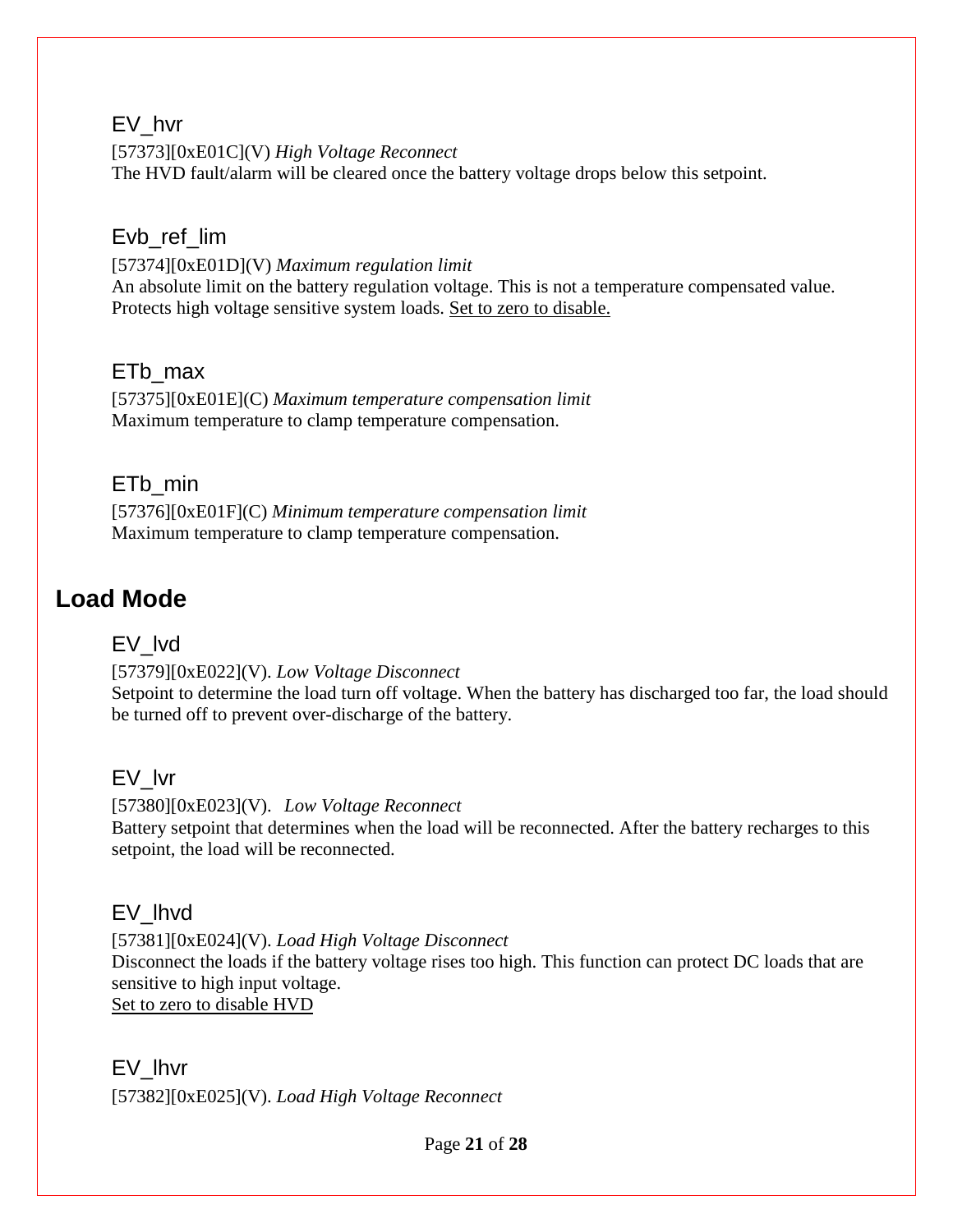Setpoint at which the loads will reconnect after a high voltage condition.

#### ER\_icomp

#### [57383][0xE026](V/A). *LVD Load current compensation*

The LVD setpoint can be compensated in proportion to load current, lowering the disconnect value when the battery is under load. Note that the LED setpoints are also compensated accordingly.

#### Et lvd warn

[57384][0xE027](sec). *LVD warning timeout* Defines the period of time to wait before disconnecting the loads, once battery voltage has dropped to the Low Voltage Disconnect setpoint.

### **Miscellaneous Settings**

EV\_soc\_g\_gy

[57372][0xE01B](V). *green to green/yellow limit* LED transition setpoint. Specifies the battery voltage at which the LED state will change from Green to Green/Yellow.

#### EV\_soc\_y2g

[57393][0xE030](V). *LED Yellow to Green limit (rising voltage)* LED transition setpoint. Specifies the battery threshold voltage at which the LEDs will change from yellow to Green indication.

#### EV\_soc\_g2y

[57394][0xE031](V). *LED Green to Yellow limit (falling voltage)* LED transition setpoint. Specifies the battery threshold voltage at which the LEDs will change from Green to Yellow indication.

#### EV\_soc\_y2r0

[57395][0xE032](V). *LED Yellow to Blinking Red limit (falling voltage)* LED transition setpoint. Specifies the battery threshold voltage at which the LEDs will change from Yellow to Blinking Red indication.

EV soc r2y

[57396][0xE033](V). *LED Red to Yellow limit (rising voltage)*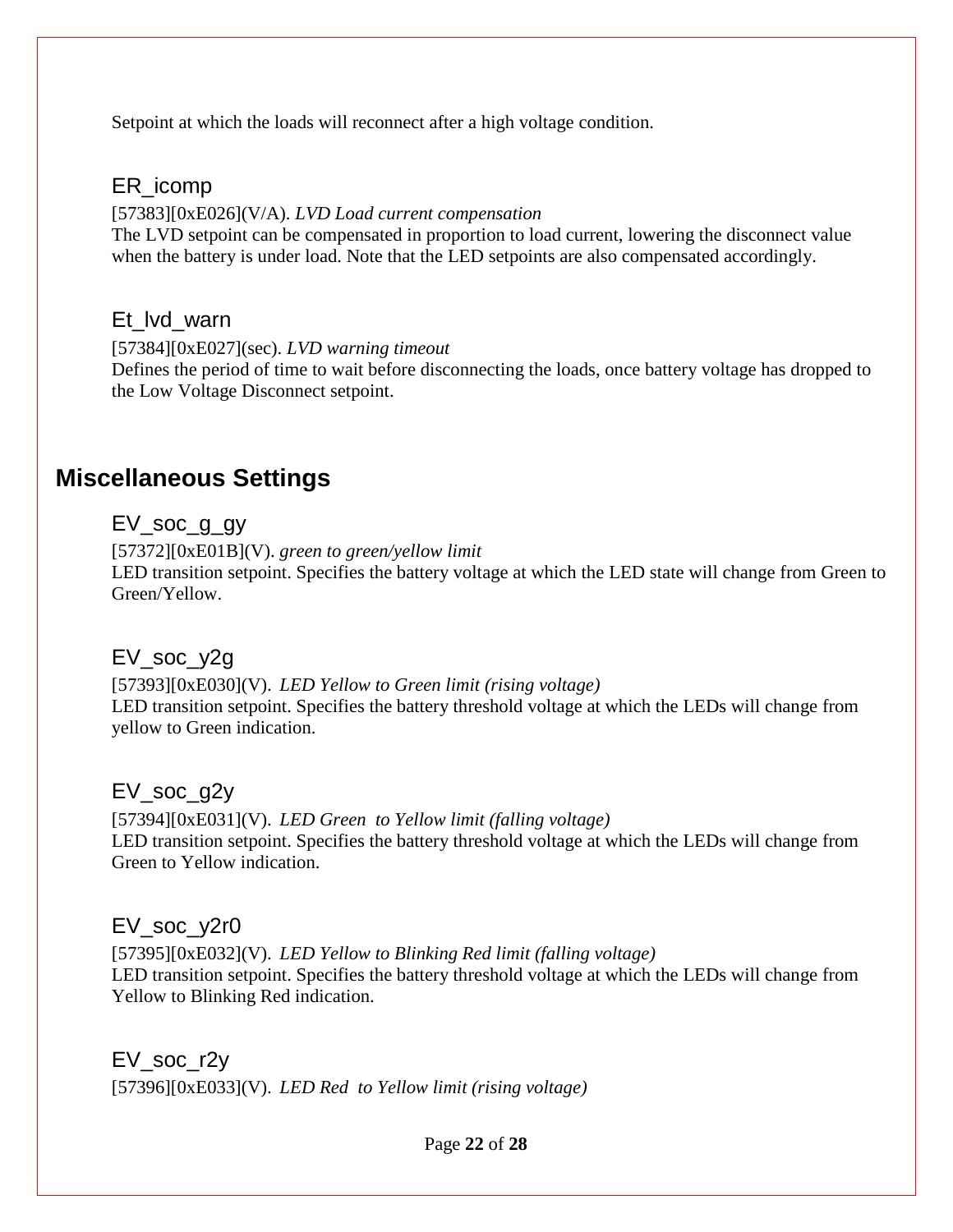LED transition setpoint. Specifies the battery threshold voltage at which the LEDs will change from Red to Yellow indication.

#### Emodbus \_id

[57397][0xE034](). *MODBUS ID* MODBUS address which uniquely identifies the controller on the MODBUS network.

#### Emeter id

[57398][0xE035](). *MeterBus ID*

Address which uniquely identifies the controller on the Morningstar proprietary Meter Bus network. Devices are daisy-chained on the Meter Bus network via the RJ-11 connections. Addresses are limited to the range of 1-15

#### **Warning: do not change this value unless necessary.**

### **MPPT Settings**

#### EVa\_ref\_fixed\_init

[57399][0xE036](V). *Array Voltage fixed target - initialize*

Write a voltage value to this register to fix the Array input voltage to a specific value. If this register is a non-zero value, the MPPT function of the controller will be disabled (sweeping and tracking are disabled) and the array input will be fixed to the specified voltage. On start-up, the value in this register is copied to the volatile RAM register 0x0039, which allows for real-time control of Va. **Supported in V08 firmware and later.**

#### EVa\_ref\_fixed\_pct\_init

#### [57400][0xE037](%). *Array Voltage percent of Voc voltage target - initialize*

Write a value to this register to fix the Array input voltage to a percent of the Array open circuit voltage. If this register is a non-zero value, the MPPT function of the controller will be disabled (sweeping and tracking are disabled) and the array target voltage will be fixed to the specified % of array Voc. The controller will perform periodic Voc checks and move the array voltage if needed to maintain the correct % target. On start-up, the value in this register is copied to the volatile RAM register 0x003A, which allows for real-time control of Va.

#### **Supported in V08 firmware and later.**

Note: if the Va\_ref\_fixed\_init (0xE036) register is non-zero, it will override this setting.

Eic lim

[57401][0xE038](A). *Charge current limit.* Specify a battery current limit (up to 15 Amps).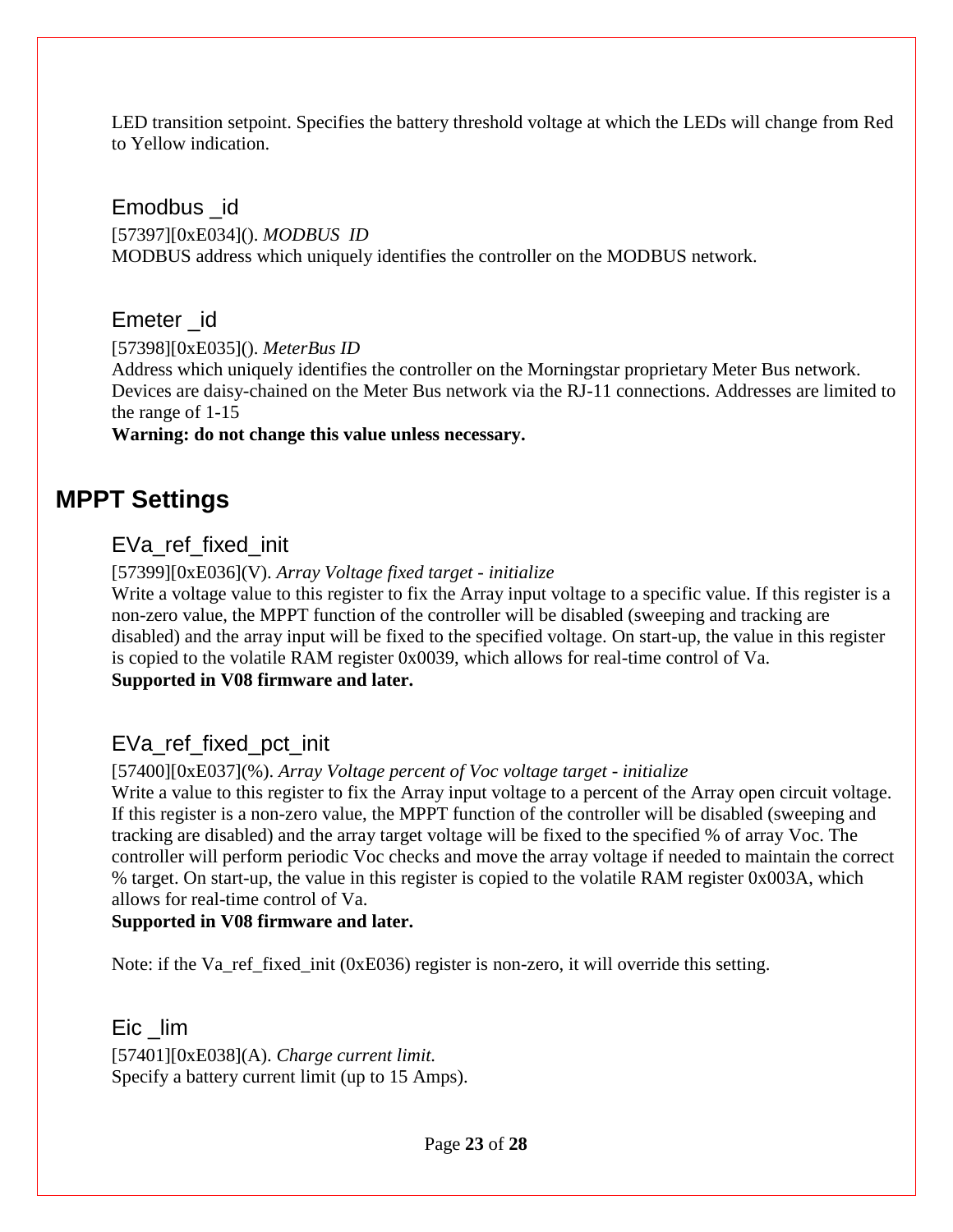### **Read-Only Variables**

#### Ehourmeter\_LO / Ehourmeter\_HI

[57409,57410][0xE040,0xE041](hours). *Hourmeter* Cumulative hours the controller has been running. Non-volatile, written every 24hrs.

### EAhl\_r\_LO / EAhl\_r\_HI

[57411,57412][0xE042,0xE043](amp-hours). Load *resetable Ah* Cumulative amp-hours typically used for short-term logging. Resetable.

#### EAhl\_t\_LO / EAhl\_t\_HI

[57413,57414][0xE044,0xE045](amp-hours). Load *total Ah* Cumulative amp-hours for long term logging. Can be reset if needed.

#### EAhc\_r\_LO / EAhc\_r\_HI

[57415,57416][0xE046,0xE047](amp-hours). Load *resetable Ah* Cumulative amp-hours typically used for short-term logging. Resetable.

### EAhc\_t\_LO / EAhc\_t\_HI

[57417,57418][0xE048,0xE049](amp-hours). Load *total Ah* Cumulative amp-hours for long term logging. Can be reset if needed.

#### EkWhc

[57419][0xE04A](kWh). Charge *Kilowatt hours* Cumulative charging kilowatt hours.

#### EVb\_min

[57420][0xE04B](V). *Minimum battery voltage* Minimum battery voltage over last 24 hours. Written once every 24hrs.

#### EVb\_max

[57421][0xE04C](V). *Maximum battery voltage* Maximum battery voltage over last 24 hours. Written once every 24hrs.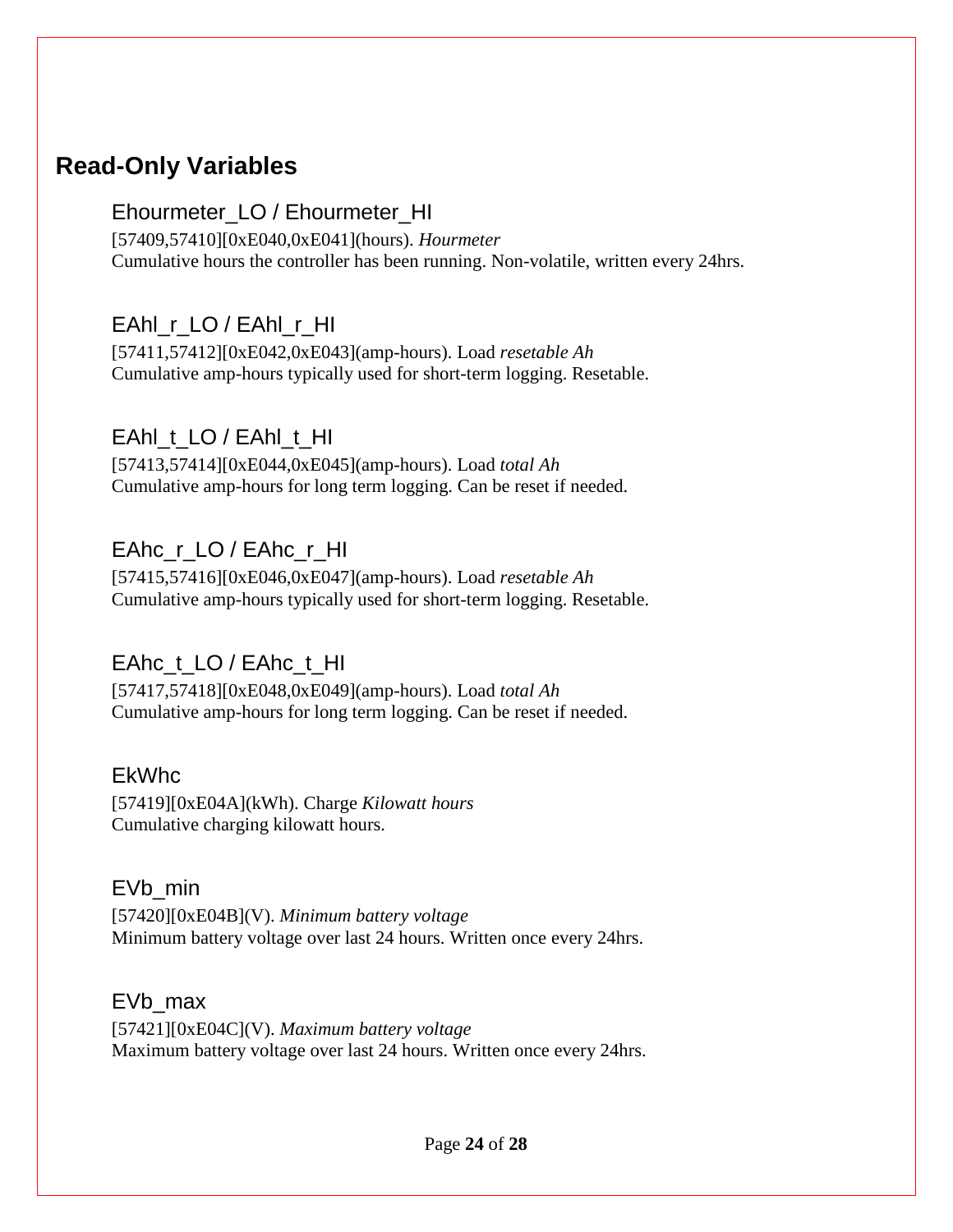#### EVa\_max

[57422][0xE04D](V). *Maximum array voltage* Maximum array voltage over last 24 hours. Written once every 24hrs.

#### Etmr\_eqcalendar

[57424][0xE04F](V). *Equalize calendar timer* Number of days since last equalize.

### <span id="page-24-0"></span>*Coils*

#### Equalize Triggered

#### [01] [0x0000]

Trigger an equalize charge. Controller must be configured to a battery type that has equalization stage and the equalize DIP switch must not be set to "disabled". After the equalize charge has been administered, the equalize calendar will be reset.

#### Load Disconnect

[02] [0x0001] Forces load controller into disconnect state. Load will remain off until this coil is cleared. Values:  $0 =$  normal operation  $1=$  load disconnect

#### Charge Disconnect

[03] [0x0002] Forces charge controller into disconnect state. Charging will cease until this coil is cleared. Values:  $0 =$  normal charging 1= charging stopped

#### Clear resetable amp-hours

[17] [0x0010] Resets solar and load Ah (resetable) counters back to 0. (set only, will always read 0)

#### Clear total amp-hours

[18] [0x0011] Resets solar and load Ah (total) counters back to 0. (set only, will always read 0)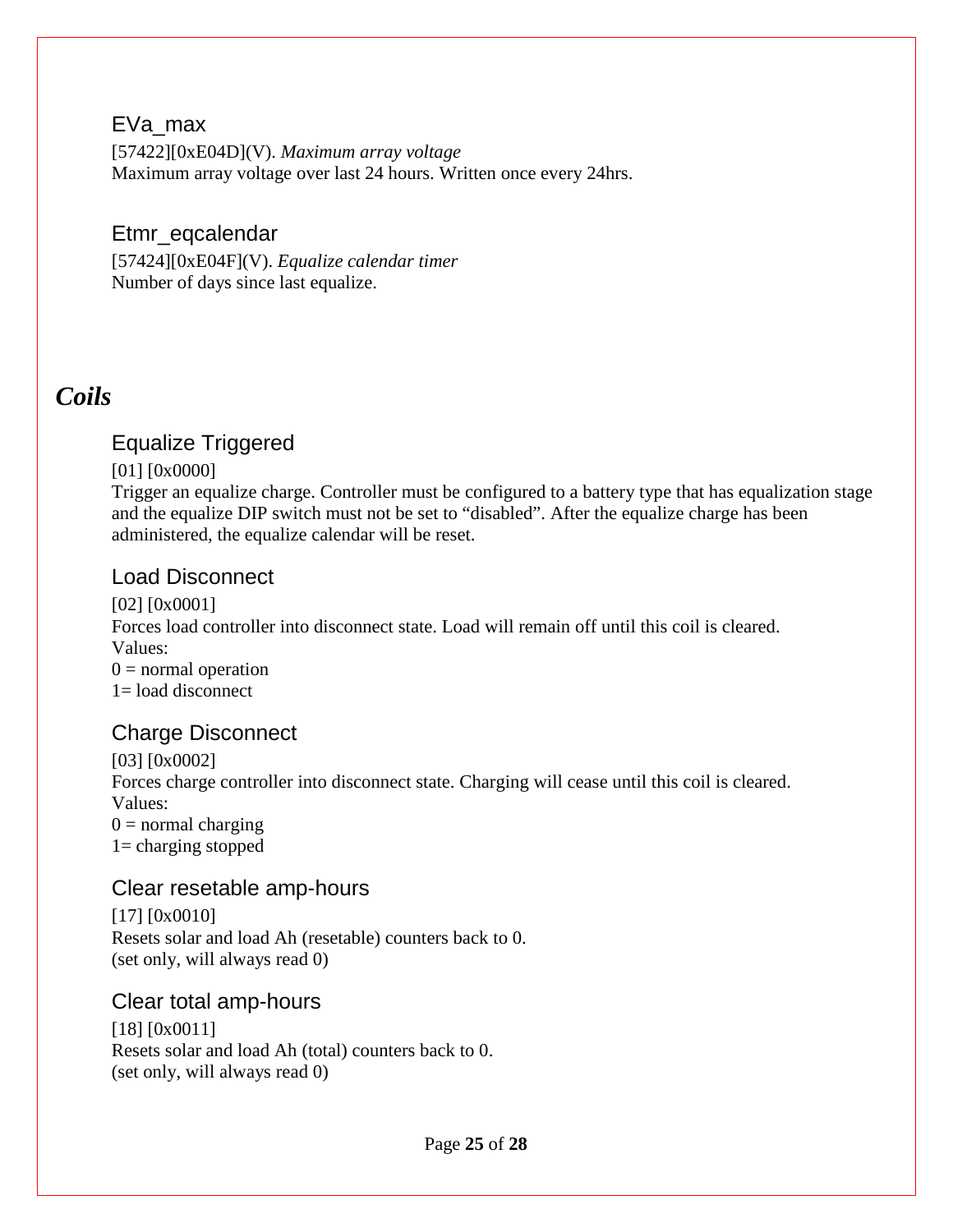### Clear kWh

[19] [0x0012] Resets solar kilowatt-hour counter back to 0. (set only, will always read 0)

### Force EEPROM update

[23] [0x0016] Force the controller to update EEPROM with RAM values. (set only, will always read 0)

#### Reset control

[256] [0x00FF] Reset control will force a reboot of the processor software.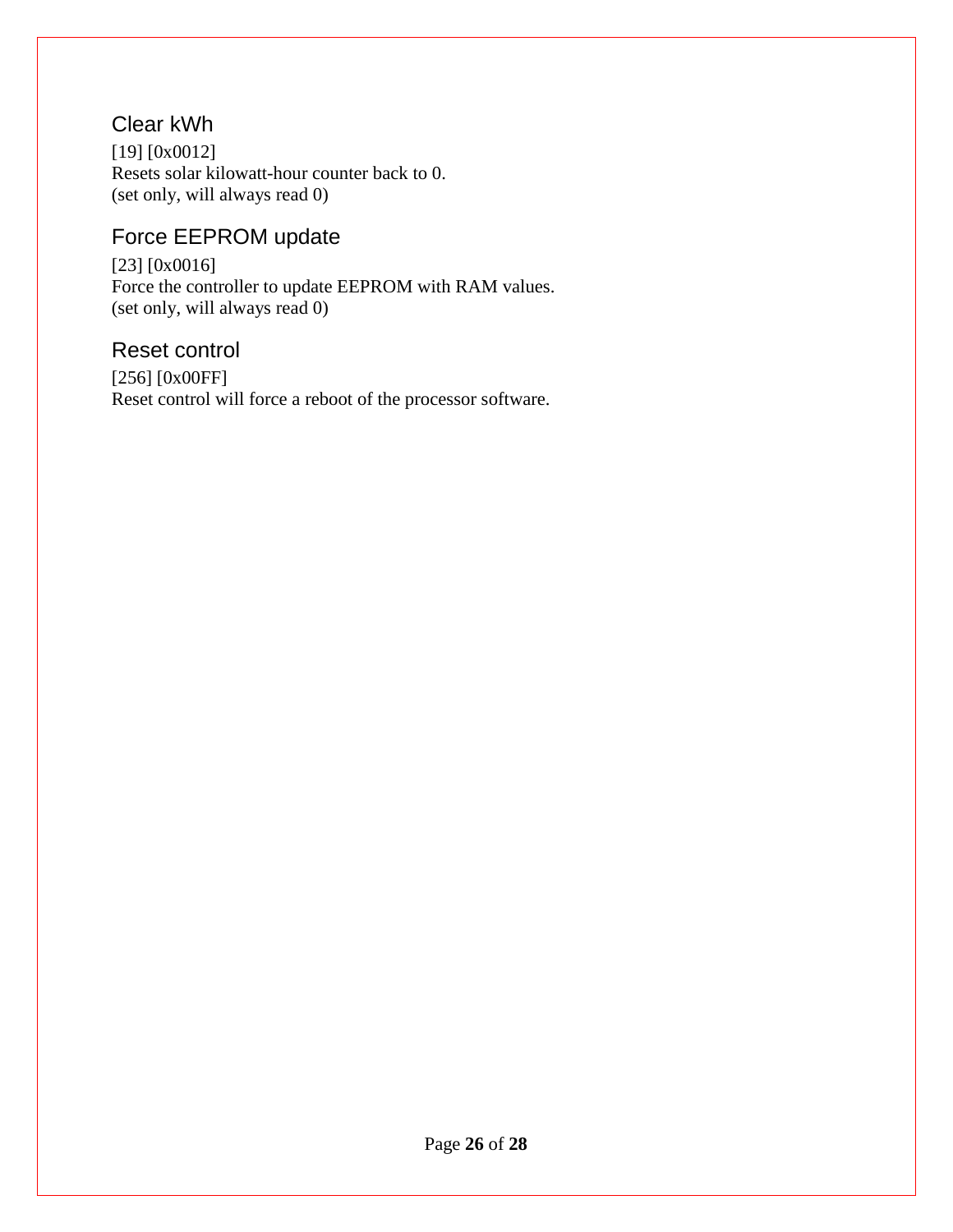# <span id="page-26-0"></span>**Examples**

# <span id="page-26-1"></span>*Read Holding Register, Scaling*

**Variable (RAM):** Battery Voltage **Register Address:** 0x0008 **Scaling for this variable:**  $n \cdot 100 \cdot 2^{-15}$ 

| 1. read Register value(hex): $0x0F96$ |                                      |
|---------------------------------------|--------------------------------------|
| 2. Convert to decimal:                | 3990                                 |
| 3. Scale decimal value:               | $(3990 * 100) / 32768 = 12.18$ Volts |

### <span id="page-26-2"></span>*Read Holding Register, 2 Word values*

| Variable (RAM):             | hours (hourmeter) |
|-----------------------------|-------------------|
| <b>LO Register Address:</b> | 0x0025            |
| <b>HI Register Address:</b> | 0x0026            |
| Scaling for this variable:  | none              |
|                             |                   |

|  | 1. read LO Register value(hex):      | 0x13D8          |
|--|--------------------------------------|-----------------|
|  | 2. read HI Register value(hex):      | $0 \times 0022$ |
|  | 3. combine reqister values( $hex$ ): | 0x002213D8      |
|  | 4. Convert to decimal:               | 2,233,304 hours |